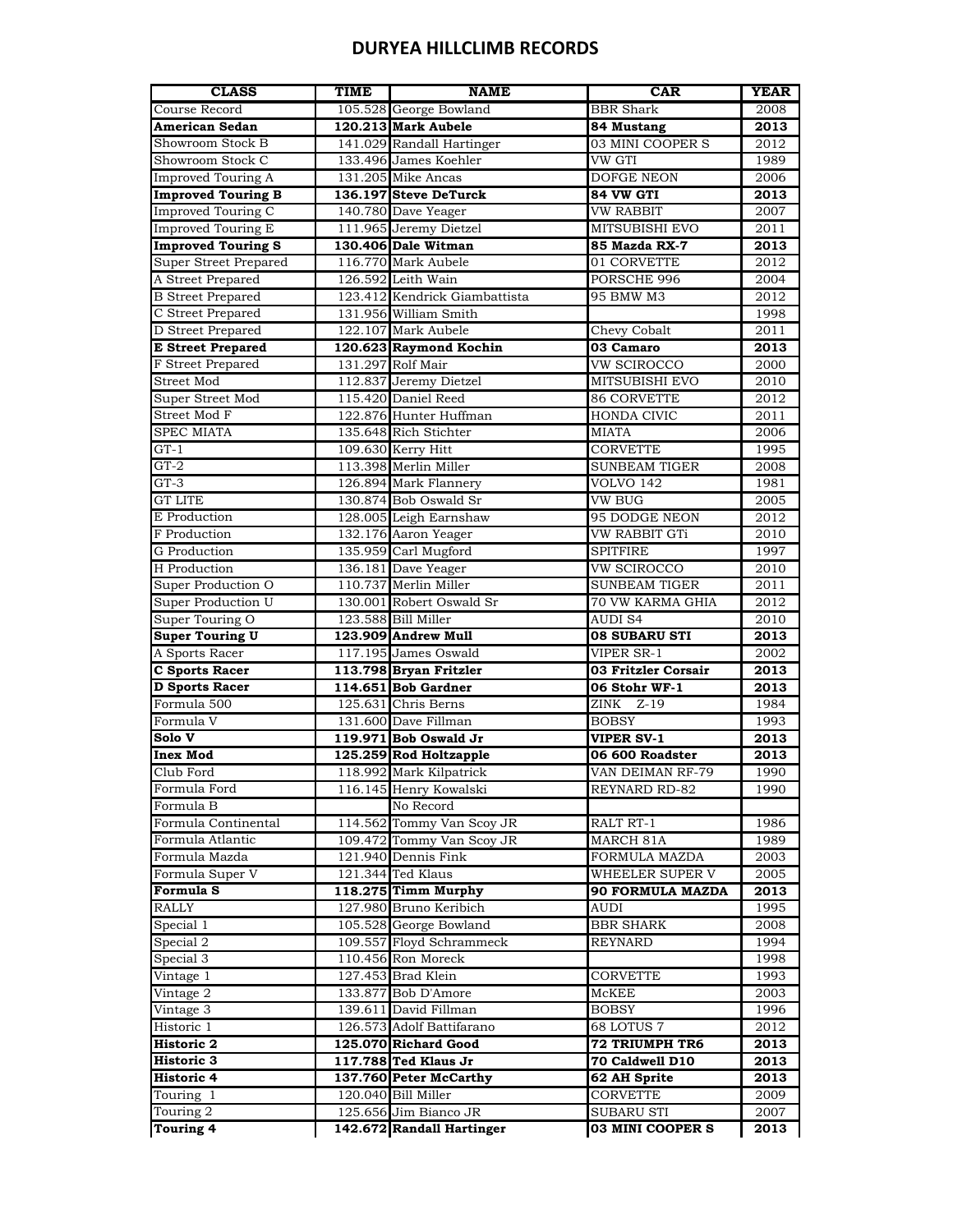# **Blue Mountain Region SCCA Final Results #6 - 2013 Duryea Hillclimb Total Registered: 112**

| SSP - 'Super Street Prepared' - Total Entries: 1    |       |     |                                      |            |                      |                 |         | <b>Best</b>  |
|-----------------------------------------------------|-------|-----|--------------------------------------|------------|----------------------|-----------------|---------|--------------|
|                                                     | 1 SSP |     | 22 Pat Shannon                       |            | 98 Corvette          |                 |         | 131.465      |
|                                                     |       | Sat |                                      | 140.582    | 132.697              | 131.465         |         |              |
|                                                     |       | Sun |                                      | 169.440    | 162.490              | 170.262         |         |              |
| ASP - 'A Street Prepared' - Total Entries: 1        |       |     |                                      |            |                      |                 |         |              |
|                                                     | 1 ASP |     | 92 Dennis Portillo                   |            | 92 Toyota MR2        |                 |         | 143.406      |
|                                                     |       | Sat |                                      | 152.385    | 148.446              | 143.406         |         |              |
|                                                     |       | Sun |                                      | <b>DNF</b> |                      |                 |         |              |
| <b>BSP - 'B Street Prepared' - Total Entries: 2</b> |       |     |                                      |            |                      |                 |         |              |
|                                                     | 1 BSP |     | 193 Kendrick Giambattista            |            | 95 BMW M3            |                 |         | 123.543      |
|                                                     |       | Sat |                                      | 125.542    | 123.543              | 123.806         |         | [-]19.308    |
|                                                     |       | Sun |                                      | 147.619    |                      |                 |         |              |
|                                                     | 2 BSP |     | 280 Michael Daley                    |            | 78 Datsun 280Z       |                 |         | 142.851      |
|                                                     |       | Sat |                                      | 143.636    | 143.094              | 142.851         |         | 19.308       |
|                                                     |       | Sun |                                      | 166.222    | 166.726              | 160.838         | 170.590 |              |
| CSP - 'C Street Prepared' - Total Entries: 4        |       |     |                                      |            |                      |                 |         |              |
|                                                     | 1 CSP |     | 168 Hunter Huffman                   |            | 90 Honda Civic Si    |                 |         | 132.951      |
|                                                     |       | Sat |                                      | 136.193    | 132.951              | 133.134         |         | $[-]4.045$   |
|                                                     |       | Sun |                                      | 149.809    | 150.959              | 158.606         |         |              |
|                                                     | 2 CSP |     | 881 William Oswald                   |            | 90 Mazda Miata       |                 |         | 136.996      |
|                                                     |       | Sat |                                      | 137.432    | 138.277              | 136.996         |         | 4.045        |
|                                                     |       | Sun |                                      | 164.681    | 176.200              |                 |         |              |
|                                                     | 3 CSP |     | 86 Keith Gerhard                     |            | 00 Mazda Miata       |                 |         | 137.724      |
|                                                     |       | Sat |                                      | 142.234    | 137.724              | 158.032         |         | 0.728        |
|                                                     |       | Sun |                                      | <b>DNS</b> |                      |                 |         |              |
|                                                     | 4 CSP |     | 888 Michael Phillips                 |            | 90 Mazda Miata       |                 |         | 139.851      |
|                                                     |       | Sat |                                      | 142.176    | 139.851              |                 |         | 2.127        |
|                                                     |       | Sun |                                      | 167.174    |                      |                 |         |              |
| DSP - 'D Street Prepared' - Total Entries: 4        |       |     |                                      |            |                      |                 |         |              |
|                                                     | 1 DSP |     | 89 David Hoppe                       |            | 92 BMW 325i          |                 |         | 145.226      |
|                                                     |       | Sat |                                      | 148.430    | 145.226              | 147.314         |         | $[-]18.748]$ |
|                                                     |       | Sun |                                      |            | 166.031 169.013      | 161.155 164.017 |         |              |
|                                                     | 2 DSP |     | 5 Richard Sweigart Jr 79 Porsche 924 |            |                      |                 |         | 163.974      |
|                                                     |       | Sat |                                      | 170.441    | 169.415              | 163.974         |         | 18.748       |
|                                                     |       | Sun |                                      | 171.816    | 174.149              |                 |         |              |
|                                                     | 3 DSP |     | 91 Chris Belieu                      |            | 91 BMW 325is         |                 |         | 168.133      |
|                                                     |       | Sat |                                      | <b>DNS</b> |                      |                 |         | 4.159        |
|                                                     |       | Sun |                                      | 168.133    | 176.755              |                 |         |              |
|                                                     | 4 DSP |     | 63 Vincent Wieczorek                 |            | 98 Acura Integra GSR |                 |         | <b>DNF</b>   |
|                                                     |       | Sat |                                      | <b>DNF</b> |                      |                 |         |              |
|                                                     |       | Sun |                                      | <b>DNS</b> |                      |                 |         |              |
|                                                     |       |     |                                      |            |                      |                 |         |              |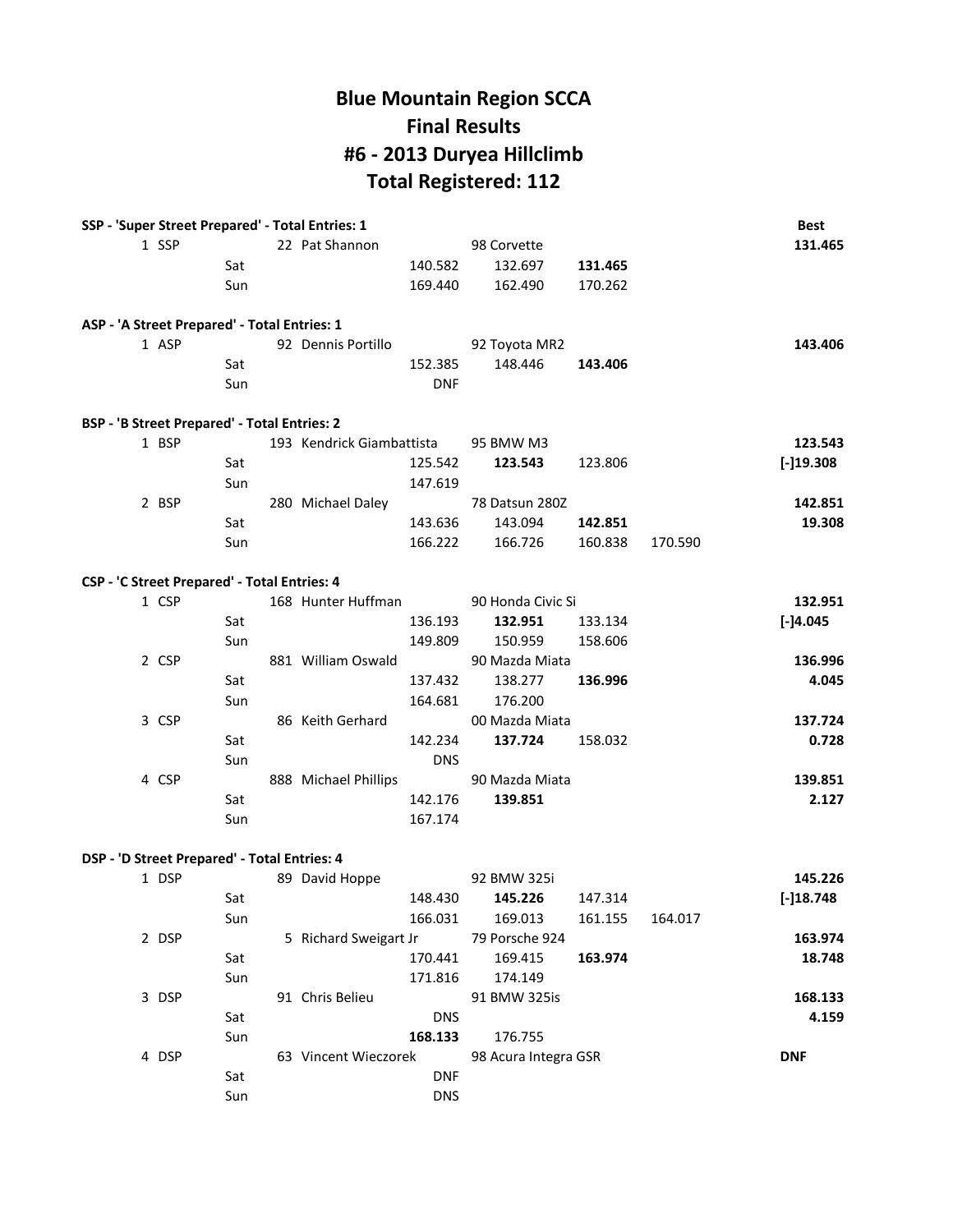|                  | ESP - 'E Street Prepared' - Total Entries: 7 |                               |            |                  |         |         | <b>Best</b> |
|------------------|----------------------------------------------|-------------------------------|------------|------------------|---------|---------|-------------|
| 1 ESP            |                                              | 1101 Raymond Kochin 01 Camaro |            |                  |         |         | 120.623     |
|                  | Sat                                          |                               | 125.057    | 121.049          | 120.623 |         | $[-]1.315$  |
|                  | Sun                                          |                               | 144.330    | 161.048          |         |         |             |
| 2 ESP            |                                              | 19 Michael Robinson           |            | 99 Camaro        |         |         | 121.938     |
|                  | Sat                                          |                               | 126.990    | 122.305          | 121.938 |         | 1.315       |
|                  | Sun                                          |                               | 148.238    | 154.208          | 143.223 | 147.342 |             |
| 3 ESP            |                                              | 8 Mike Gialloreto             |            | 04 Subaru WRX    |         |         | 128.271     |
|                  | Sat                                          |                               | 129.990    | 128.365          | 128.271 |         | 6.333       |
|                  | Sun                                          |                               | 144.635    | 195.404          |         |         |             |
| 4 ESP            | <b>B4</b>                                    | Gibby Bozicevich              |            | 99 Chevy Z28     |         |         | 131.853     |
|                  | Sat                                          |                               | 140.416    | 132.824          | 131.853 |         | 3.582       |
|                  | Sun                                          |                               | 174.283    | 184.277          | 170.391 | 181.327 |             |
| 5 ESP            |                                              | 4 Dennis Williams             |            | 98 Mecedes C43   |         |         | 134.197     |
|                  | Sat                                          |                               | 136.159    | 136.136          | 134.197 |         | 2.344       |
|                  | Sun                                          |                               | 162.472    | 156.304          |         |         |             |
| 6 ESP            | L8                                           | Kris Reid                     |            | 99 Chevy Z28     |         |         | 135.910     |
|                  | Sat                                          |                               | 142.869    | 139.822          | 135.910 |         | 1.713       |
|                  | Sun                                          |                               | 201.311    | 177.259          | 183.424 | 183.458 |             |
| 7 ESP            |                                              | 104 Matt Williams             |            | 98 Mecedes C43   |         |         | 136.143     |
|                  | Sat                                          |                               | 139.479    | 136.881 136.143  |         |         | 0.233       |
|                  | Sun                                          |                               | 154.520    | 155.446 149.898  |         |         |             |
|                  | FSP - 'F Street Prepared' - Total Entries: 7 |                               |            |                  |         |         |             |
| 1 FSP            |                                              | 156 Mike Ancas                |            | 73 Honda Civic   |         |         | 132.809     |
|                  | Sat                                          |                               | 134.734    | 132.809          | 157.005 |         | $[-]1.267$  |
|                  | Sun                                          |                               | <b>DNS</b> |                  |         |         |             |
| 2 FSP            |                                              | 73 David Merritt              |            | 07 VW Rabbit     |         |         | 134.076     |
|                  | Sat                                          |                               | 134.892    | 135.234 134.076  |         |         | 1.267       |
|                  | Sun                                          |                               | <b>DNS</b> |                  |         |         |             |
| 3 FSP            | 19A                                          | Vincent Gladfelter            |            | 72 BMW 2002 Tii  |         |         | 135.029     |
|                  | Sat                                          |                               | 141.612    | 135.396          | 135.029 |         | 0.953       |
|                  | Sun                                          |                               | <b>DNS</b> |                  |         |         |             |
| 4 FSP            |                                              | 56 David Arron                |            | 03 Mini Cooper   |         |         | 144.417     |
|                  | Sat                                          |                               | 146.605    | 174.876          | 144.417 |         | 9.388       |
|                  | Sun                                          |                               | 181.454    |                  |         |         |             |
| 5 FSP            |                                              | 24 Rick Shortuse              |            | 84 VW Rabbit Gti |         |         | 145.988     |
|                  | Sat                                          |                               | 150.398    | 145.988          | 147.834 |         | 1.571       |
|                  | Sun                                          |                               | <b>DNS</b> |                  |         |         |             |
| 6 FSP            |                                              | 75 Don DeHart                 |            | 99 Dodge Neon    |         |         | 149.439     |
|                  | Sat                                          |                               | 152.646    | 149.439          | 157.282 |         | 3.451       |
|                  | Sun                                          |                               | 170.152    | 176.574          | 170.146 | 169.730 |             |
| 7 FSP            |                                              | 189 Matt Cuddy                |            | 92 Eagle Talon   |         |         | 165.423     |
|                  | Sat                                          |                               | 170.073    | 169.147          | 165.423 |         | 15.984      |
|                  | Sun                                          |                               | 188.380    | 183.600          | 178.558 |         |             |
|                  |                                              |                               |            |                  |         |         |             |
|                  | T2 - 'Touring 2' - Total Entries: 1          |                               |            |                  |         |         |             |
| 1 T <sub>2</sub> |                                              | 623 Jim Kreitzburg            |            | 12 Corvette      |         |         | 127.252     |

Sat 136.907 129.238 **127.252**

Sun DNS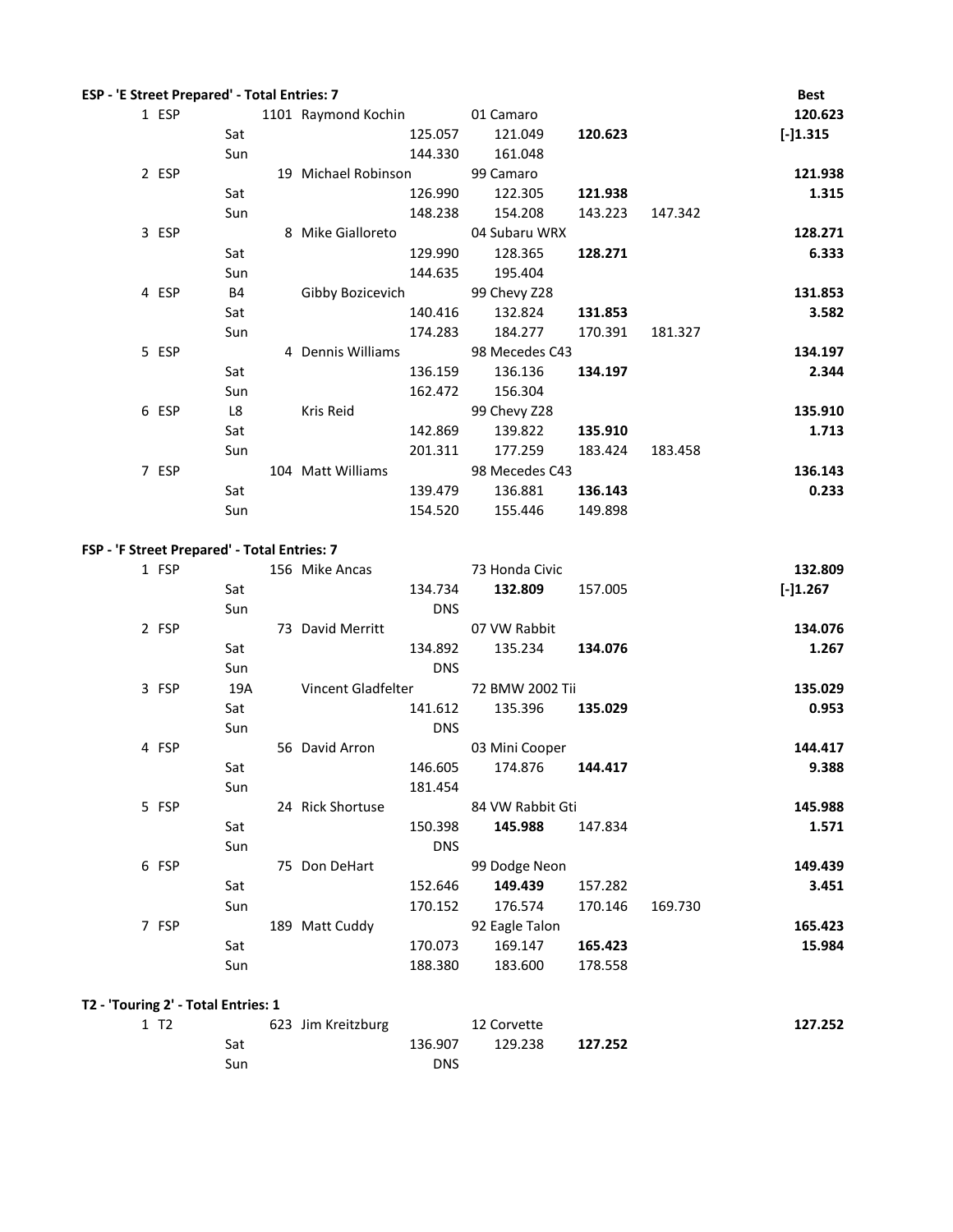| T4 - 'Touring 4' - Total Entries: 2           |     |                      |            |                  |         |         | <b>Best</b> |
|-----------------------------------------------|-----|----------------------|------------|------------------|---------|---------|-------------|
| 1 T4                                          |     | 47 Randall Hartinger |            | 03 Mini Cooper S |         |         | 142.672     |
|                                               | Sat |                      | 144.064    | 143.681          | 142.672 |         | $[-]3.704$  |
|                                               | Sun |                      | 167.402    | 163.067          | 160.898 |         |             |
| 2 T4                                          | M17 | <b>Chris Mower</b>   |            | 96 Neon ACR      |         |         | 146.376     |
|                                               | Sat |                      | 164.521    | 146.376          |         |         | 3.704       |
|                                               | Sun |                      | <b>DNS</b> |                  |         |         |             |
| SMIA - 'Spec Miata' - Total Entries: 1        |     |                      |            |                  |         |         |             |
| 1 SMIA                                        |     | 34 Ric Paplosky      |            | 93 Mazda Miata   |         |         | 144.327     |
|                                               | Sat |                      | 152.321    | 145.401          | 144.327 |         |             |
|                                               | Sun |                      | <b>DNS</b> |                  |         |         |             |
| STU - 'Super Touring U' - Total Entries: 1    |     |                      |            |                  |         |         |             |
| 1 STU                                         |     | 36 Andrew Mull       |            | 08 Subaru Sti    |         |         | 123.909     |
|                                               | Sat |                      | 128.474    | 123.909          | 124.804 |         |             |
|                                               | Sun |                      | 157.421    |                  |         |         |             |
| SPU - 'Super Production U' - Total Entries: 1 |     |                      |            |                  |         |         |             |
| 1 SPU                                         |     | 80 Bill Weaver       |            | Cobra Replica    |         |         | 141.106     |
|                                               | Sat |                      | 154.448    | 141.106          | 146.798 |         |             |
|                                               | Sun |                      | <b>DNS</b> |                  |         |         |             |
| EP - 'E Production' - Total Entries: 4        |     |                      |            |                  |         |         |             |
| 1 EP                                          |     | 62 Dave Miller       |            | 62 Triumph TR4   |         |         | 134.475     |
|                                               | Sat |                      | 157.262    | 135.493          | 134.475 |         | $[-]8.082$  |
|                                               | Sun |                      | 162.933    |                  |         |         |             |
| $2$ EP                                        |     | 135 Rob Daley        |            | 96 Dodge Neon    |         |         | 142.557     |
|                                               | Sat |                      | 142.557    |                  |         |         | 8.082       |
|                                               | Sun |                      | 156.593    | 158.379          | 149.636 | 157.753 |             |
| 3 EP                                          |     | 7 Tim Williams       |            | 80 Triumph TR7   |         |         | 147.599     |
|                                               | Sat |                      | 151.937    | 147.599          | 147.850 |         | 5.042       |
|                                               | Sun |                      | 174.505    | 174.387          | 181.297 | 190.848 |             |
| 4 EP                                          |     | 35 Joey Daley        |            | 96 Dodge Neon    |         |         | 150.033     |
|                                               | Sat |                      | 150.033    |                  |         |         | 2.434       |
|                                               | Sun |                      | <b>DNS</b> |                  |         |         |             |
| FP - 'F Production' - Total Entries: 2        |     |                      |            |                  |         |         |             |

| 1 FP |     | 531 Aaron Yeager  |            | 84 VW GTi |         | 136.591     |
|------|-----|-------------------|------------|-----------|---------|-------------|
|      | Sat |                   | 187.690    | 141.507   | 136.591 | $[-]18.097$ |
|      | Sun |                   | <b>DNS</b> |           |         |             |
| 2 FP |     | 65 Michael Patton |            | 65 MGB    |         | 154.688     |
|      | Sat |                   | 160.738    | 154.688   | 154.924 | 18.097      |
|      | Sun |                   | <b>DNS</b> |           |         |             |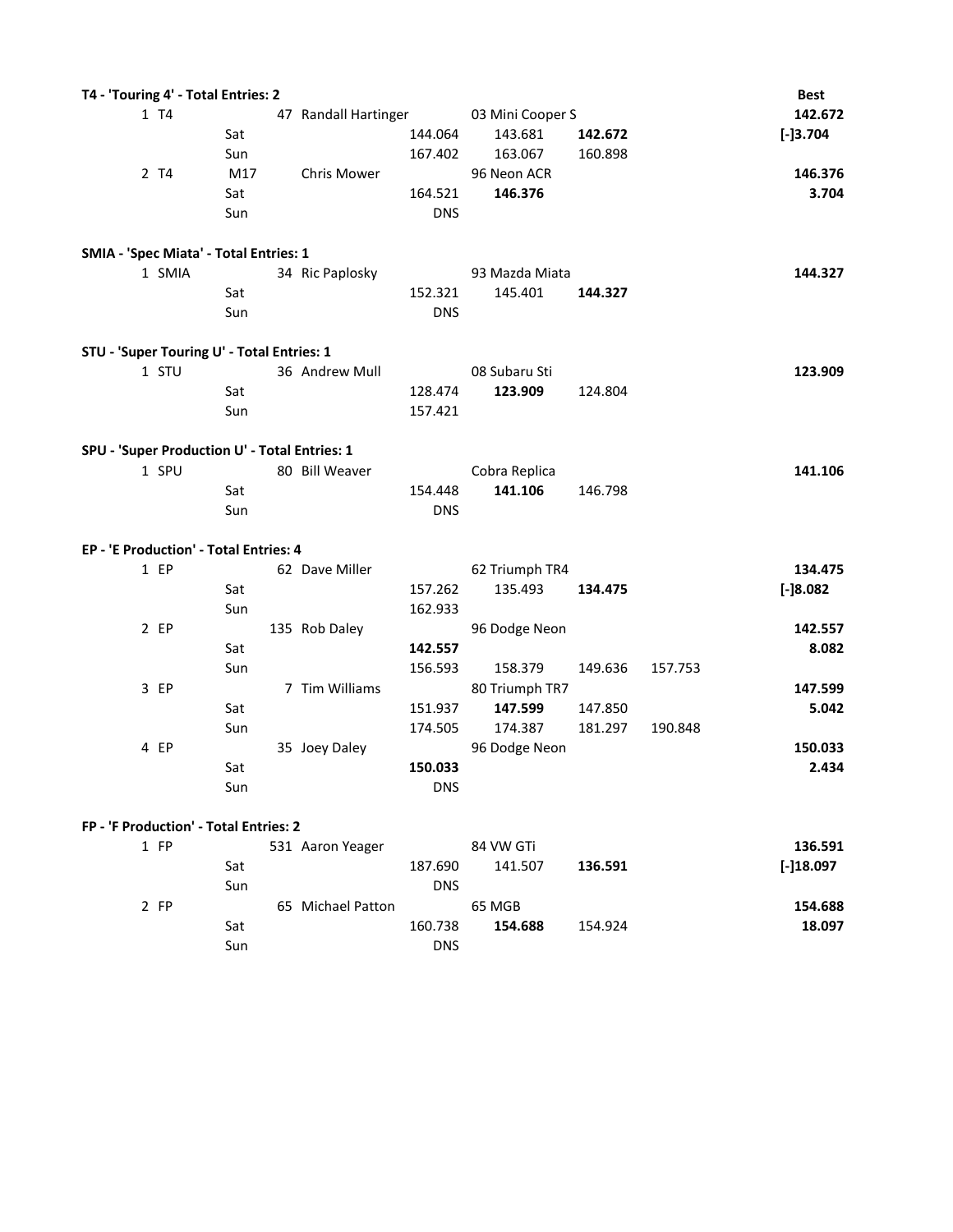| HP - 'H Production' - Total Entries: 3        |     |                      |            |                                        |         |         | Best       |
|-----------------------------------------------|-----|----------------------|------------|----------------------------------------|---------|---------|------------|
| $1$ HP                                        |     | 3 Daniel Ahn         |            | 74 MGB GT                              |         |         | 147.829    |
|                                               | Sat |                      | 153.956    | 149.233                                | 147.829 |         | $[-]3.465$ |
|                                               | Sun |                      | 181.175    |                                        |         |         |            |
| $2$ HP                                        |     | 93 Ricky Shank       |            | 86 Honda CRX                           |         |         | 151.294    |
|                                               | Sat |                      | <b>DNS</b> |                                        |         |         | 3.465      |
|                                               | Sun |                      | 163.451    | 151.294 DNF                            |         |         |            |
| 3 HP                                          |     | 25 Craig Bucher      |            | 68 Fiat 850                            |         |         | 153.906    |
|                                               | Sat |                      | 158.303    | 157.609                                | 153.906 |         | 2.612      |
|                                               | Sun |                      | 176.878    | 177.522                                |         |         |            |
|                                               |     |                      |            |                                        |         |         |            |
| GT1 - 'GT-1' - Total Entries: 1               |     |                      |            |                                        |         |         |            |
| 1 GT1                                         |     | 42 Brian Halecki     |            | 87 Camaro                              |         |         | 124.027    |
|                                               | Sat |                      | 132.919    | 124.302                                | 124.027 |         |            |
|                                               | Sun |                      | <b>DNS</b> |                                        |         |         |            |
|                                               |     |                      |            |                                        |         |         |            |
| GT2 - 'GT-2' - Total Entries: 1               |     |                      |            |                                        |         |         |            |
| 1 GT2                                         |     | 28 Merlin Miller     |            | Sunbeam Tiger                          |         |         | 119.827    |
|                                               | Sat |                      | 119.827    | <b>DNF</b>                             |         |         |            |
|                                               | Sun |                      | <b>DNS</b> |                                        |         |         |            |
|                                               |     |                      |            |                                        |         |         |            |
| GT3 - 'GT-3' - Total Entries: 2               |     |                      |            |                                        |         |         |            |
| 1 GT3                                         |     | 236 Joe Specht       |            | 83 VW Rabbit Gti                       |         |         | 140.149    |
|                                               | Sat |                      | 141.684    | 140.725                                | 140.149 |         | $[-]8.259$ |
|                                               | Sun |                      | <b>DNS</b> |                                        |         |         |            |
| 2 GT3                                         |     |                      |            | 57 Grace Huntzinger 86 VW Scirocco 16V |         |         | 148.408    |
|                                               | Sat |                      | 153.918    | 148.408                                | 150.509 |         | 8.259      |
|                                               | Sun |                      | 178.513    | 168.042                                | 166.572 | 168.595 |            |
| GTL - 'GT-Lite' - Total Entries: 3            |     |                      |            |                                        |         |         |            |
| 1 GTL                                         |     | 961 Daniel Frasier   |            | 77 Honda Civic                         |         |         | 140.875    |
|                                               | Sat |                      | 146.998    | 141.558                                | 140.875 |         | $[-]2.231$ |
|                                               | Sun |                      | 176.961    |                                        |         |         |            |
| 2 GTL                                         |     | 196 William Sekella  |            | 77 Honda Civic                         |         |         | 143.106    |
|                                               | Sat |                      | 152.522    | 143.762                                | 143.106 |         | 2.231      |
|                                               | Sun |                      | 166.036    | 165.107                                |         |         |            |
| 3 GTL                                         |     | 43 Donald McLaughlin |            | 63 Renault 8                           |         |         | 154.810    |
|                                               | Sat |                      | 154.810    | <b>DNF</b>                             |         |         | 11.704     |
|                                               | Sun |                      | <b>DNS</b> |                                        |         |         |            |
|                                               |     |                      |            |                                        |         |         |            |
| AS - 'American Sedan' - Total Entries: 1      |     |                      |            |                                        |         |         |            |
| 1 AS                                          |     | 53 Mark Aubele       |            | 84 Mustang                             |         |         | 120.213    |
|                                               | Sat |                      | 122.130    | 120.992                                | 120.213 |         |            |
|                                               | Sun |                      | <b>DNF</b> | 159.585                                |         |         |            |
|                                               |     |                      |            |                                        |         |         |            |
| ITB - 'Improved Touring B' - Total Entries: 2 |     |                      |            |                                        |         |         |            |
| 1 ITB                                         |     | 84 Steve DeTurck     |            | 84 VW Gti                              |         |         | 136.197    |
|                                               | Sat |                      | 143.479    | 136.522                                | 136.197 |         | $[-]4.128$ |
|                                               | Sun |                      | <b>DNS</b> |                                        |         |         |            |
| 2 ITB                                         |     | 30 Barry Koch        |            | 86 Dodge Charger                       |         |         | 140.325    |
|                                               | Sat |                      | 141.825    | 140.457                                | 140.325 |         | 4.128      |
|                                               | Sun |                      | 161.767    | 165.819                                |         |         |            |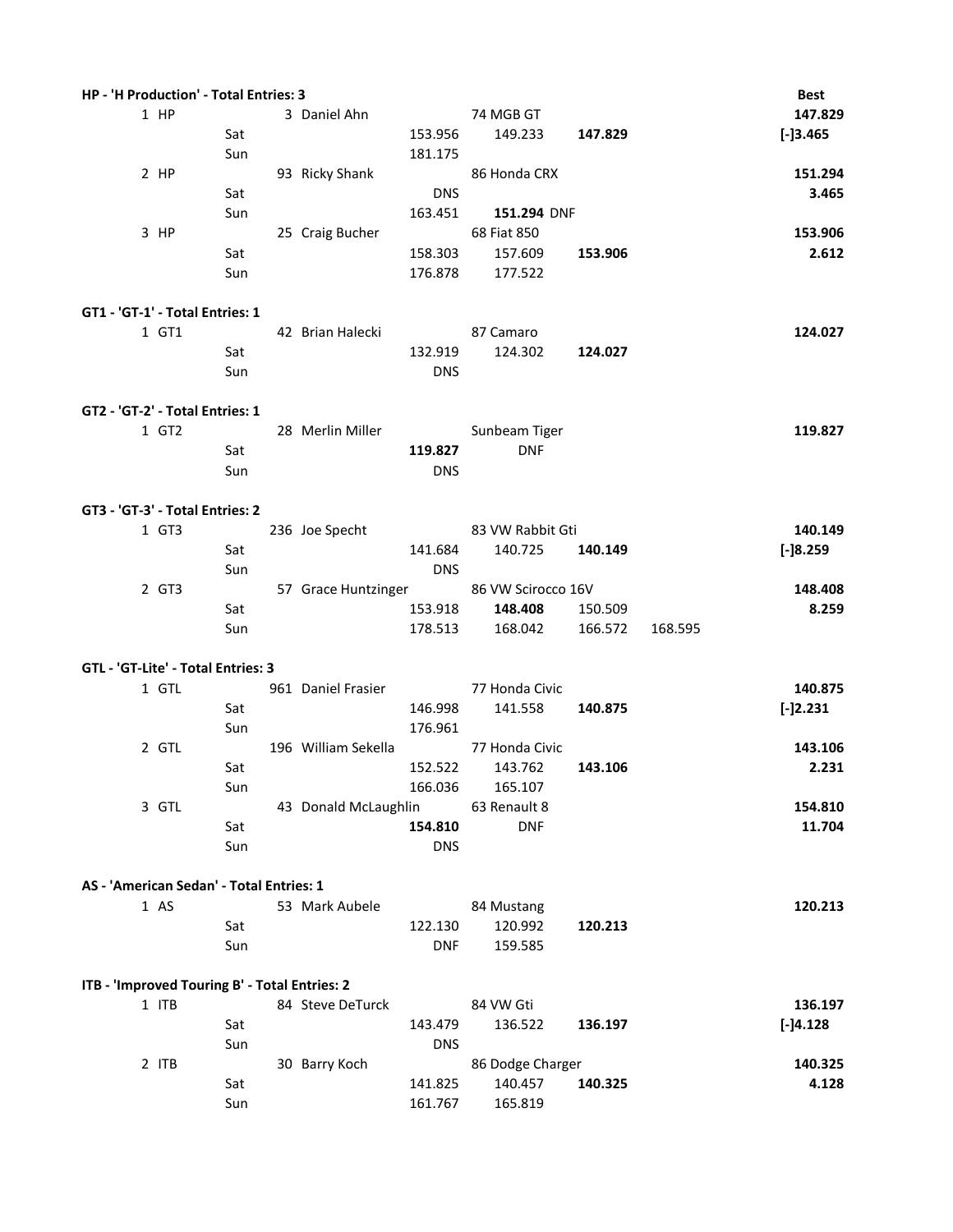| 1 ITC<br>17 Glenn Hoffman<br>75 VW Scirocco<br>148.303<br>141.812<br>140.973<br>Sat<br>Sun<br><b>DNS</b><br>2 ITC<br>113 Kurt Frederick<br>80 Ford Fiesta<br>163.861<br>Sat<br>164.006<br>151.042<br>Sun<br><b>DNS</b><br>ITS - 'Improved Touring S' - Total Entries: 4<br>1 ITS<br>3 Dale Witman<br>85 Mazda RX-7<br>$[-]0.788]$<br>Sat<br>131.945<br>131.526<br>130.406<br>166.746<br>161.656<br>Sun<br>2 ITS<br>96 VW Golf Gti<br>115 Jason Ackerman<br>Sat<br>132.381<br>131.409<br>131.194<br>145.521<br>Sun<br>143.067<br>141.306<br>144.693<br>3 ITS<br>96 VW Golf Gti<br>511 George Ackerman<br>Sat<br>137.094<br>134.667<br>134.476<br>149.931<br>Sun<br>175.618<br>164.885<br>159.493<br>4 ITS<br>85 Mazda RX-7<br>103 George Witman<br>138.131<br>Sat<br>140.078<br>135.843<br>Sun<br>164.090<br>182.731<br>ITE - 'Improved Touring E' - Total Entries: 2<br>1 ITE<br>6 William Miller<br>00 Audi S4<br>Sat<br>122.848<br>118.66<br>115.120<br>Sun<br><b>DNS</b><br>2 ITE<br>01 Audi S4<br>1 Eric Hulshart<br>140.459<br>Sat<br>145.942<br>137.026<br>Sun<br><b>DNS</b><br>IM - 'Inex (Mod)' - Total Entries: 2<br>$1$ IM<br>60 Rod Holtzapple<br>06 600 Racing Thunder Roadster<br>Sat<br>125.956<br>125.259<br>135.152<br>$[-]1.724$<br>Sun<br><b>DNS</b> | ITC - 'Improved Touring C' - Total Entries: 2 |     |  |                |  | <b>Best</b>  |
|------------------------------------------------------------------------------------------------------------------------------------------------------------------------------------------------------------------------------------------------------------------------------------------------------------------------------------------------------------------------------------------------------------------------------------------------------------------------------------------------------------------------------------------------------------------------------------------------------------------------------------------------------------------------------------------------------------------------------------------------------------------------------------------------------------------------------------------------------------------------------------------------------------------------------------------------------------------------------------------------------------------------------------------------------------------------------------------------------------------------------------------------------------------------------------------------------------------------------------------------------------------------|-----------------------------------------------|-----|--|----------------|--|--------------|
|                                                                                                                                                                                                                                                                                                                                                                                                                                                                                                                                                                                                                                                                                                                                                                                                                                                                                                                                                                                                                                                                                                                                                                                                                                                                        |                                               |     |  |                |  | 140.973      |
|                                                                                                                                                                                                                                                                                                                                                                                                                                                                                                                                                                                                                                                                                                                                                                                                                                                                                                                                                                                                                                                                                                                                                                                                                                                                        |                                               |     |  |                |  | $[-]10.069]$ |
|                                                                                                                                                                                                                                                                                                                                                                                                                                                                                                                                                                                                                                                                                                                                                                                                                                                                                                                                                                                                                                                                                                                                                                                                                                                                        |                                               |     |  |                |  |              |
|                                                                                                                                                                                                                                                                                                                                                                                                                                                                                                                                                                                                                                                                                                                                                                                                                                                                                                                                                                                                                                                                                                                                                                                                                                                                        |                                               |     |  |                |  | 151.042      |
|                                                                                                                                                                                                                                                                                                                                                                                                                                                                                                                                                                                                                                                                                                                                                                                                                                                                                                                                                                                                                                                                                                                                                                                                                                                                        |                                               |     |  |                |  | 10.069       |
|                                                                                                                                                                                                                                                                                                                                                                                                                                                                                                                                                                                                                                                                                                                                                                                                                                                                                                                                                                                                                                                                                                                                                                                                                                                                        |                                               |     |  |                |  |              |
|                                                                                                                                                                                                                                                                                                                                                                                                                                                                                                                                                                                                                                                                                                                                                                                                                                                                                                                                                                                                                                                                                                                                                                                                                                                                        |                                               |     |  |                |  |              |
|                                                                                                                                                                                                                                                                                                                                                                                                                                                                                                                                                                                                                                                                                                                                                                                                                                                                                                                                                                                                                                                                                                                                                                                                                                                                        |                                               |     |  |                |  |              |
|                                                                                                                                                                                                                                                                                                                                                                                                                                                                                                                                                                                                                                                                                                                                                                                                                                                                                                                                                                                                                                                                                                                                                                                                                                                                        |                                               |     |  |                |  | 130.406      |
|                                                                                                                                                                                                                                                                                                                                                                                                                                                                                                                                                                                                                                                                                                                                                                                                                                                                                                                                                                                                                                                                                                                                                                                                                                                                        |                                               |     |  |                |  |              |
|                                                                                                                                                                                                                                                                                                                                                                                                                                                                                                                                                                                                                                                                                                                                                                                                                                                                                                                                                                                                                                                                                                                                                                                                                                                                        |                                               |     |  |                |  |              |
|                                                                                                                                                                                                                                                                                                                                                                                                                                                                                                                                                                                                                                                                                                                                                                                                                                                                                                                                                                                                                                                                                                                                                                                                                                                                        |                                               |     |  |                |  | 131.194      |
|                                                                                                                                                                                                                                                                                                                                                                                                                                                                                                                                                                                                                                                                                                                                                                                                                                                                                                                                                                                                                                                                                                                                                                                                                                                                        |                                               |     |  |                |  | 0.788        |
|                                                                                                                                                                                                                                                                                                                                                                                                                                                                                                                                                                                                                                                                                                                                                                                                                                                                                                                                                                                                                                                                                                                                                                                                                                                                        |                                               |     |  |                |  |              |
|                                                                                                                                                                                                                                                                                                                                                                                                                                                                                                                                                                                                                                                                                                                                                                                                                                                                                                                                                                                                                                                                                                                                                                                                                                                                        |                                               |     |  |                |  | 134.476      |
|                                                                                                                                                                                                                                                                                                                                                                                                                                                                                                                                                                                                                                                                                                                                                                                                                                                                                                                                                                                                                                                                                                                                                                                                                                                                        |                                               |     |  |                |  | 3.282        |
|                                                                                                                                                                                                                                                                                                                                                                                                                                                                                                                                                                                                                                                                                                                                                                                                                                                                                                                                                                                                                                                                                                                                                                                                                                                                        |                                               |     |  |                |  |              |
|                                                                                                                                                                                                                                                                                                                                                                                                                                                                                                                                                                                                                                                                                                                                                                                                                                                                                                                                                                                                                                                                                                                                                                                                                                                                        |                                               |     |  |                |  | 135.843      |
|                                                                                                                                                                                                                                                                                                                                                                                                                                                                                                                                                                                                                                                                                                                                                                                                                                                                                                                                                                                                                                                                                                                                                                                                                                                                        |                                               |     |  |                |  | 1.367        |
|                                                                                                                                                                                                                                                                                                                                                                                                                                                                                                                                                                                                                                                                                                                                                                                                                                                                                                                                                                                                                                                                                                                                                                                                                                                                        |                                               |     |  |                |  |              |
|                                                                                                                                                                                                                                                                                                                                                                                                                                                                                                                                                                                                                                                                                                                                                                                                                                                                                                                                                                                                                                                                                                                                                                                                                                                                        |                                               |     |  |                |  |              |
|                                                                                                                                                                                                                                                                                                                                                                                                                                                                                                                                                                                                                                                                                                                                                                                                                                                                                                                                                                                                                                                                                                                                                                                                                                                                        |                                               |     |  |                |  |              |
|                                                                                                                                                                                                                                                                                                                                                                                                                                                                                                                                                                                                                                                                                                                                                                                                                                                                                                                                                                                                                                                                                                                                                                                                                                                                        |                                               |     |  |                |  | 115.120      |
|                                                                                                                                                                                                                                                                                                                                                                                                                                                                                                                                                                                                                                                                                                                                                                                                                                                                                                                                                                                                                                                                                                                                                                                                                                                                        |                                               |     |  |                |  | $[-]21.906$  |
|                                                                                                                                                                                                                                                                                                                                                                                                                                                                                                                                                                                                                                                                                                                                                                                                                                                                                                                                                                                                                                                                                                                                                                                                                                                                        |                                               |     |  |                |  |              |
|                                                                                                                                                                                                                                                                                                                                                                                                                                                                                                                                                                                                                                                                                                                                                                                                                                                                                                                                                                                                                                                                                                                                                                                                                                                                        |                                               |     |  |                |  | 137.026      |
|                                                                                                                                                                                                                                                                                                                                                                                                                                                                                                                                                                                                                                                                                                                                                                                                                                                                                                                                                                                                                                                                                                                                                                                                                                                                        |                                               |     |  |                |  | 21.906       |
|                                                                                                                                                                                                                                                                                                                                                                                                                                                                                                                                                                                                                                                                                                                                                                                                                                                                                                                                                                                                                                                                                                                                                                                                                                                                        |                                               |     |  |                |  |              |
|                                                                                                                                                                                                                                                                                                                                                                                                                                                                                                                                                                                                                                                                                                                                                                                                                                                                                                                                                                                                                                                                                                                                                                                                                                                                        |                                               |     |  |                |  |              |
|                                                                                                                                                                                                                                                                                                                                                                                                                                                                                                                                                                                                                                                                                                                                                                                                                                                                                                                                                                                                                                                                                                                                                                                                                                                                        |                                               |     |  |                |  |              |
|                                                                                                                                                                                                                                                                                                                                                                                                                                                                                                                                                                                                                                                                                                                                                                                                                                                                                                                                                                                                                                                                                                                                                                                                                                                                        |                                               |     |  |                |  | 125.259      |
|                                                                                                                                                                                                                                                                                                                                                                                                                                                                                                                                                                                                                                                                                                                                                                                                                                                                                                                                                                                                                                                                                                                                                                                                                                                                        |                                               |     |  |                |  |              |
|                                                                                                                                                                                                                                                                                                                                                                                                                                                                                                                                                                                                                                                                                                                                                                                                                                                                                                                                                                                                                                                                                                                                                                                                                                                                        |                                               |     |  |                |  |              |
| Paul (Skip) Levengood                                                                                                                                                                                                                                                                                                                                                                                                                                                                                                                                                                                                                                                                                                                                                                                                                                                                                                                                                                                                                                                                                                                                                                                                                                                  | $2$ IM                                        | 8L  |  | 32 Ford Legend |  | 126.983      |
| 132.267<br>129.512<br>126.983<br>Sat                                                                                                                                                                                                                                                                                                                                                                                                                                                                                                                                                                                                                                                                                                                                                                                                                                                                                                                                                                                                                                                                                                                                                                                                                                   |                                               |     |  |                |  | 1.724        |
| Sun<br><b>DNS</b>                                                                                                                                                                                                                                                                                                                                                                                                                                                                                                                                                                                                                                                                                                                                                                                                                                                                                                                                                                                                                                                                                                                                                                                                                                                      |                                               |     |  |                |  |              |
|                                                                                                                                                                                                                                                                                                                                                                                                                                                                                                                                                                                                                                                                                                                                                                                                                                                                                                                                                                                                                                                                                                                                                                                                                                                                        |                                               |     |  |                |  |              |
| CSR - 'C Sports Racer' - Total Entries: 1                                                                                                                                                                                                                                                                                                                                                                                                                                                                                                                                                                                                                                                                                                                                                                                                                                                                                                                                                                                                                                                                                                                                                                                                                              |                                               |     |  |                |  |              |
| 1 CSR<br>21 Bryan Fritzler<br>03 Fritzler Corsair                                                                                                                                                                                                                                                                                                                                                                                                                                                                                                                                                                                                                                                                                                                                                                                                                                                                                                                                                                                                                                                                                                                                                                                                                      |                                               |     |  |                |  | 113.798      |
| Sat<br>119.233<br>114.680<br>113.798                                                                                                                                                                                                                                                                                                                                                                                                                                                                                                                                                                                                                                                                                                                                                                                                                                                                                                                                                                                                                                                                                                                                                                                                                                   |                                               |     |  |                |  |              |
| Sun<br><b>DNS</b>                                                                                                                                                                                                                                                                                                                                                                                                                                                                                                                                                                                                                                                                                                                                                                                                                                                                                                                                                                                                                                                                                                                                                                                                                                                      |                                               |     |  |                |  |              |
|                                                                                                                                                                                                                                                                                                                                                                                                                                                                                                                                                                                                                                                                                                                                                                                                                                                                                                                                                                                                                                                                                                                                                                                                                                                                        |                                               |     |  |                |  |              |
| DSR - 'D Sports Racer' - Total Entries: 2                                                                                                                                                                                                                                                                                                                                                                                                                                                                                                                                                                                                                                                                                                                                                                                                                                                                                                                                                                                                                                                                                                                                                                                                                              |                                               |     |  |                |  |              |
| 1 DSR<br>4 Bob Gardner<br>06 Stohn WF-1                                                                                                                                                                                                                                                                                                                                                                                                                                                                                                                                                                                                                                                                                                                                                                                                                                                                                                                                                                                                                                                                                                                                                                                                                                |                                               |     |  |                |  | 114.651      |
| 117.973<br>114.651<br>$[-]3.958]$<br>Sat<br>115.935                                                                                                                                                                                                                                                                                                                                                                                                                                                                                                                                                                                                                                                                                                                                                                                                                                                                                                                                                                                                                                                                                                                                                                                                                    |                                               |     |  |                |  |              |
| Sun<br><b>DNS</b>                                                                                                                                                                                                                                                                                                                                                                                                                                                                                                                                                                                                                                                                                                                                                                                                                                                                                                                                                                                                                                                                                                                                                                                                                                                      |                                               |     |  |                |  |              |
| 2 DSR<br>8 Kurt Eikenberg<br>00 Prince PR01                                                                                                                                                                                                                                                                                                                                                                                                                                                                                                                                                                                                                                                                                                                                                                                                                                                                                                                                                                                                                                                                                                                                                                                                                            |                                               |     |  |                |  | 118.609      |
| 120.157<br>124.765<br>118.609                                                                                                                                                                                                                                                                                                                                                                                                                                                                                                                                                                                                                                                                                                                                                                                                                                                                                                                                                                                                                                                                                                                                                                                                                                          |                                               |     |  |                |  |              |
|                                                                                                                                                                                                                                                                                                                                                                                                                                                                                                                                                                                                                                                                                                                                                                                                                                                                                                                                                                                                                                                                                                                                                                                                                                                                        |                                               | Sat |  |                |  | 3.958        |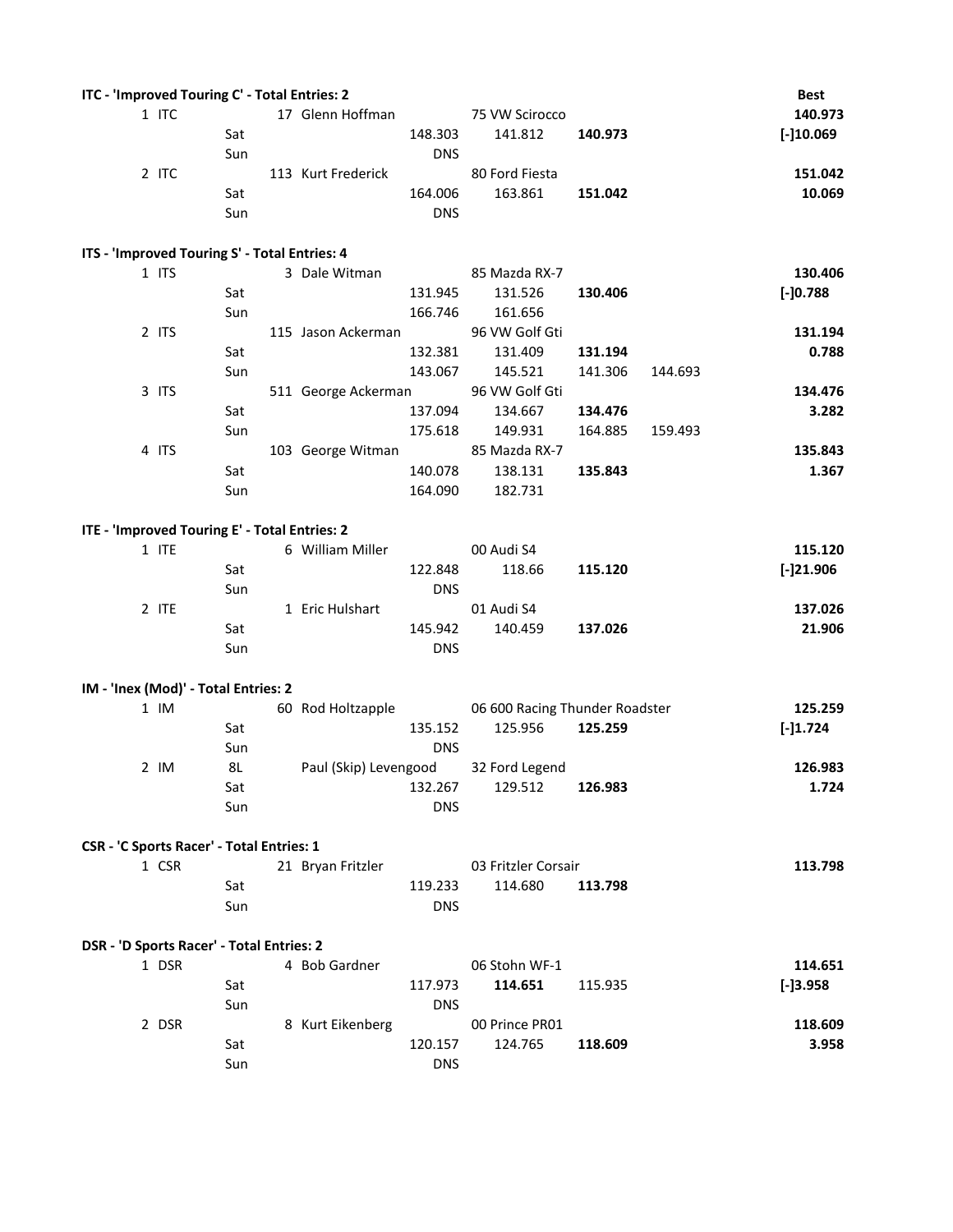| FF - 'Formula Ford' - Total Entries: 1 |     |                               |            |                  |         |         | <b>Best</b> |
|----------------------------------------|-----|-------------------------------|------------|------------------|---------|---------|-------------|
| $1$ FF                                 |     | 15 Matthew Amos 82 Vam Deiman |            |                  |         |         | 122.712     |
|                                        | Sat |                               | 122.712    | 123.211          | 122.967 |         |             |
|                                        | Sun |                               | <b>DNS</b> |                  |         |         |             |
|                                        |     |                               |            |                  |         |         |             |
| FV - 'Formula V' - Total Entries: 5    |     |                               |            |                  |         |         |             |
| 1 FV                                   |     | 136 Curt Bennett              |            | Protoform P1     |         |         | 134.784     |
|                                        | Sat |                               | 135.728    | 134.784          | 137.772 |         | [-]4.052    |
|                                        | Sun |                               | <b>DNS</b> |                  |         |         |             |
| 2 FV                                   |     | 172 Joseph Katarsky           |            | 84 Citation      |         |         | 138.836     |
|                                        | Sat |                               | 142.088    | 139.699          | 138.836 |         | 4.052       |
|                                        | Sun |                               | 170.979    |                  |         |         |             |
| 3 FV                                   |     | 95 John Pitman                |            | 99 Caracal CF    |         |         | 140.620     |
|                                        | Sat |                               | 145.802    | 142.226          | 140.62  |         | 1.784       |
|                                        | Sun |                               | 166.272    |                  |         |         |             |
| 4 FV                                   |     | 119 Keith Bower               |            | 76 Caldwell D-13 |         |         | 143.170     |
|                                        | Sat |                               | 152.492    | 143.17           | 143.768 |         | 2.55        |
|                                        | Sun |                               | <b>DNS</b> |                  |         |         |             |
| 5 FV                                   |     | 85 Michael White              |            | 82 Lynx B FV     |         |         | 144.358     |
|                                        | Sat |                               | 145.237    | 145.071          | 144.358 |         | 1.188       |
|                                        | Sun |                               | <b>DNS</b> |                  |         |         |             |
|                                        |     |                               |            |                  |         |         |             |
| FS - 'Formula S' - Total Entries: 2    |     |                               |            |                  |         |         |             |
| 1 FS                                   |     | 68 Timm Murphy                |            | 99 Formula Mazda |         |         | 118.275     |
|                                        | Sat |                               | 119.749    | 118.922          | 118.275 |         | $[-]2.516$  |
|                                        | Sun |                               | 170.970    | 148.384          | 153.477 |         |             |
| $2$ FS                                 |     | 666 Dan Ennis                 |            | 99 Formula Mazda |         |         | 120.791     |
|                                        | Sat |                               | 123.297    | 121.900          | 120.791 |         | 2.516       |
|                                        | Sun |                               | 161.349    | 167.674          | 161.842 | 164.599 |             |
|                                        |     |                               |            |                  |         |         |             |
| CF - 'Club Ford' - Total Entries: 1    |     |                               |            |                  |         |         |             |
| 1 CF                                   |     | 77 Nigel Cass                 |            | 82 LeGrand MK 27 |         |         | 131.743     |
|                                        | Sat |                               | 135.677    | 134.199          | 131.743 |         |             |
|                                        | Sun |                               | <b>DNS</b> |                  |         |         |             |
|                                        |     |                               |            |                  |         |         |             |
| SV - 'Solo V' - Total Entries: 1       |     |                               |            |                  |         |         |             |
| $1$ SV                                 |     | 81 Robert Oswald Jr           |            | 04 Viper SV-1    |         |         | 119.971     |
|                                        | Sat |                               | 123.439    | 120.021          | 119.971 |         |             |
|                                        | Sun |                               | <b>DNS</b> |                  |         |         |             |
|                                        |     |                               |            |                  |         |         |             |
| SM - 'Street Mod' - Total Entries: 1   |     |                               |            |                  |         |         |             |
| 1 SM                                   |     | 0 Sam Ignacio                 |            | 04 Subaru Sti    |         |         | 138.354     |
|                                        | Sat |                               | 146.680    | 146.147          | 138.354 |         |             |
|                                        | Sun |                               | 159.481    | 156.450          | 155.012 | 163.757 |             |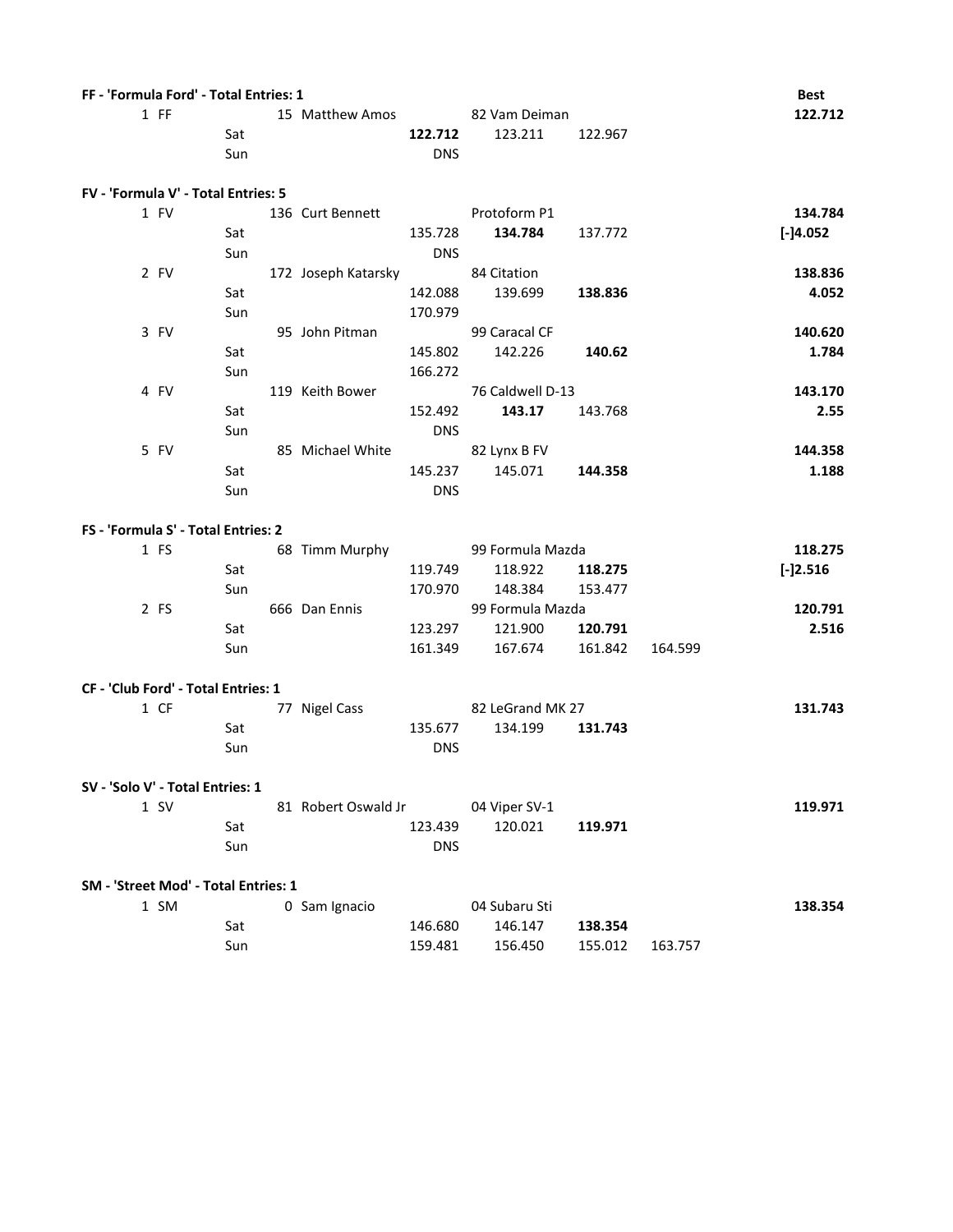| SSM - 'Super Street Mod' - Total Entries: 4 |       |     |                    |            |                    |         | <b>Best</b> |
|---------------------------------------------|-------|-----|--------------------|------------|--------------------|---------|-------------|
|                                             | 1 SSM |     | 9 Dan Reed         |            | 86 Corvette        |         | 115.529     |
|                                             |       | Sat |                    | 118.768    | 115.529            |         | $[-]4.404]$ |
|                                             |       | Sun |                    | <b>DNS</b> |                    |         |             |
|                                             | 2 SSM |     | Leigh Earnshaw     |            | 99 Corvette        |         | 119.933     |
|                                             |       | Sat |                    | 123.732    | 120.133            | 119.933 | 4.404       |
|                                             |       | Sun |                    | <b>DNS</b> |                    |         |             |
|                                             | 3 SSM |     | 91 Adrienne Vrabel |            | 86 Corvette        |         | 123.948     |
|                                             |       | Sat |                    | 185.690    | 125.871            | 123.948 | 4.015       |
|                                             |       | Sun |                    | 170.081    |                    |         |             |
|                                             | 4 SSM |     | 96 Craig Gaul      |            | 86 Porsche Carrera |         | 132.773     |
|                                             |       | Sat |                    | 139.526    | 134.586            | 132.773 | 8.825       |
|                                             |       | Sun |                    | 171.198    |                    |         |             |

### **SMF - 'Street Mod F' - Total Entries: 7**

| 1 SMF |     | 731 Ray Hollister |         | 07 Chevy Cobalt  |         |         | 130.984    |
|-------|-----|-------------------|---------|------------------|---------|---------|------------|
|       | Sat |                   | 133.514 | 130.984          | 133.911 |         | $[-]8.221$ |
|       | Sun |                   | 195.652 | 161.119          | 163.306 |         |            |
| 2 SMF |     | 57 John Volovar   |         | 05 Mazda 3       |         |         | 139.205    |
|       | Sat |                   | 142.568 | 139.205          | 140.576 |         | 8.221      |
|       | Sun |                   | 163.548 | 165.424          | 159.132 | 160.075 |            |
| 3 SMF |     | 313 Gary Reider   |         | 93 SAAB 900S     |         |         | 140.874    |
|       | Sat |                   | 145.350 | 142.458          | 140.874 |         | 1.669      |
|       | Sun |                   | 169.745 | 164.750          | 168.128 |         |            |
| 4 SMF |     | 70 Joe Keech      |         | 02 Mini Cooper S |         |         | 140.884    |
|       | Sat |                   | 148.291 | 143.769          | 140.884 |         | 0.01       |
|       | Sun |                   | 165.544 | 154.426          | 157.513 |         |            |
| 5 SMF |     | 913 Jason Morris  |         | 86 Saab 900      |         |         | 144.198    |
|       | Sat |                   | 156.679 | 147.746          | 144.198 |         | 3.314      |
|       | Sun |                   | 174.617 | 170.671          | 164.366 | 168.654 |            |
| 6 SMF |     | 9 Greg Shuker     |         | 83 VW Scirroco   |         |         | 148.364    |
|       | Sat |                   | 151.633 | 149.843          | 148.364 |         | 4.166      |
|       | Sun |                   | 169.218 | 167.155          |         |         |            |
| 7 SMF |     | 9 Mike Shuker     |         | 83 VW Scirroco   |         |         | 152.558    |
|       | Sat |                   | 158.890 | 154.500          | 152.558 |         | 4.194      |
|       | Sun |                   | 176.460 |                  |         |         |            |

#### **'RALLY' - Total Entries: 2**

| 1 RALLY |     | 931 Keith Kennedy |         | 93 Subaru Impreza |         | 130.123     |
|---------|-----|-------------------|---------|-------------------|---------|-------------|
|         | Sat |                   | 155.372 | 132.735           | 130.123 | $[-10.186]$ |
|         | Sun |                   | 145.577 | 146.652           | 139.854 |             |
| 2 RALLY |     | 31 Don Kennedy    |         | 93 Subaru Impreza |         | 130.309     |
|         | Sat |                   | 130.654 | 130.309           | 130.912 | 0.186       |
|         | Sun |                   | 146.041 | 144.172           |         |             |

# **V2 - 'Vintage 2' - Total Entries: 1**

| 1 V <sub>2</sub> |     | 38 Sue Salsburg |            | 61 Jaguar MK2 |         | 172.875 |
|------------------|-----|-----------------|------------|---------------|---------|---------|
|                  | Sat |                 | 177.853    | 173.954       | 172.875 |         |
|                  | Sun |                 | <b>DNS</b> |               |         |         |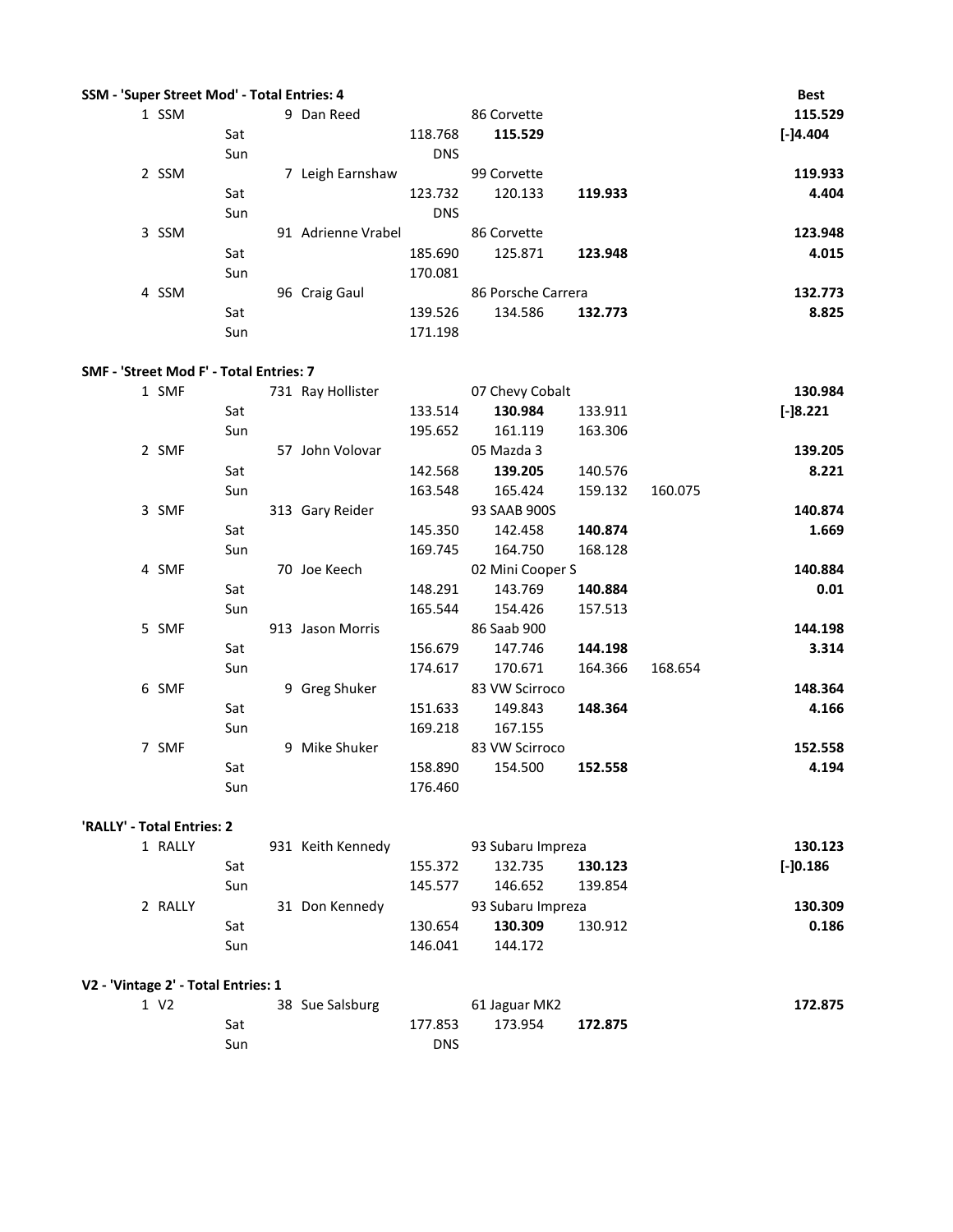| V3 - 'Vintage 3' - Total Entries: 1  |     |                     |            |                      |         | <b>Best</b> |
|--------------------------------------|-----|---------------------|------------|----------------------|---------|-------------|
| 1 V3                                 |     | 887 William Norton  |            | 60 Nor-Vin Formula 3 |         | 177.778     |
|                                      | Sat |                     | 186.104    | 177.778 DNF          |         |             |
|                                      | Sun |                     | 236.354    | 203.133              | 207.037 |             |
| H1 - 'Historic 1' - Total Entries: 5 |     |                     |            |                      |         |             |
| 1 H1                                 |     | 2 Adolf Battifarano |            | 68 Lotus 7           |         | 128.934     |
|                                      | Sat |                     | 133.332    | 129.624              | 128.934 | $[-]2.112$  |
|                                      | Sun |                     | 154.911    |                      |         |             |
| 2 H1                                 |     | 27 Bill Lessig      |            | 67 Lotus Elan        |         | 131.046     |
|                                      | Sat |                     | 136.457    | 132.736              | 131.046 | 2.112       |
|                                      | Sun |                     | 173.098    |                      |         |             |
| 3 H1                                 |     | 149 Bill Shields    |            | 64 MGB               |         | 132.681     |
|                                      | Sat |                     | 135.23     | 133.346              | 132.681 | 1.635       |
|                                      | Sun |                     | <b>DNS</b> |                      |         |             |
| 4 H1                                 |     | 49 Joanna Shields   |            | 64 MGB               |         | 136.627     |
|                                      | Sat |                     | 138.596    | 137.686              | 136.627 | 3.946       |
|                                      | Sun |                     | <b>DNS</b> |                      |         |             |
| 5 H1                                 |     | 107 Peter Stillwell |            | 65 BMW TISA          |         | 155.697     |
|                                      | Sat |                     | 158.282    | 155.697              |         | 19.07       |

Sun DNS

#### **H2 - 'Historic 2' - Total Entries: 3**

| 1 H <sub>2</sub> |     | 171 Richard Good   |            | 72 Triumph TR6 |         | 125.070    |
|------------------|-----|--------------------|------------|----------------|---------|------------|
|                  | Sat |                    | 129.227    | 126.049        | 125.070 | $[-]6.870$ |
|                  | Sun |                    | 183.127    |                |         |            |
| 2 H <sub>2</sub> |     | 10 Peter Stillwell |            | 72 Porsche 911 |         | 131.940    |
|                  | Sat |                    | 135.278    | 131.940        | 132.112 | 6.87       |
|                  | Sun |                    | <b>DNS</b> |                |         |            |
| 3 H <sub>2</sub> |     | 1 Steve Byrne      |            | 72 Datsun 240Z |         | 139.560    |
|                  | Sat |                    | 141.063    | 139.560        | 142.047 | 7.62       |
|                  | Sun |                    | <b>DNS</b> |                |         |            |

#### **H3 - 'Historic 3' - Total Entries: 2**

| 1 H <sub>3</sub> |     | 16 Ted Klaus Jr |            | 70 Caldwell D10 |         | 117.788      |
|------------------|-----|-----------------|------------|-----------------|---------|--------------|
|                  | Sat |                 | 125.114    | 117.788         | 120.887 | $[-116.757]$ |
|                  | Sun |                 | <b>DNS</b> |                 |         |              |
| 2 H <sub>3</sub> |     | 6 Ted Klaus Sr  |            | 70 Caldwell D10 |         | 134.545      |
|                  | Sat |                 | 147.907    | 134.545         |         | 16.757       |
|                  | Sun |                 | <b>DNS</b> |                 |         |              |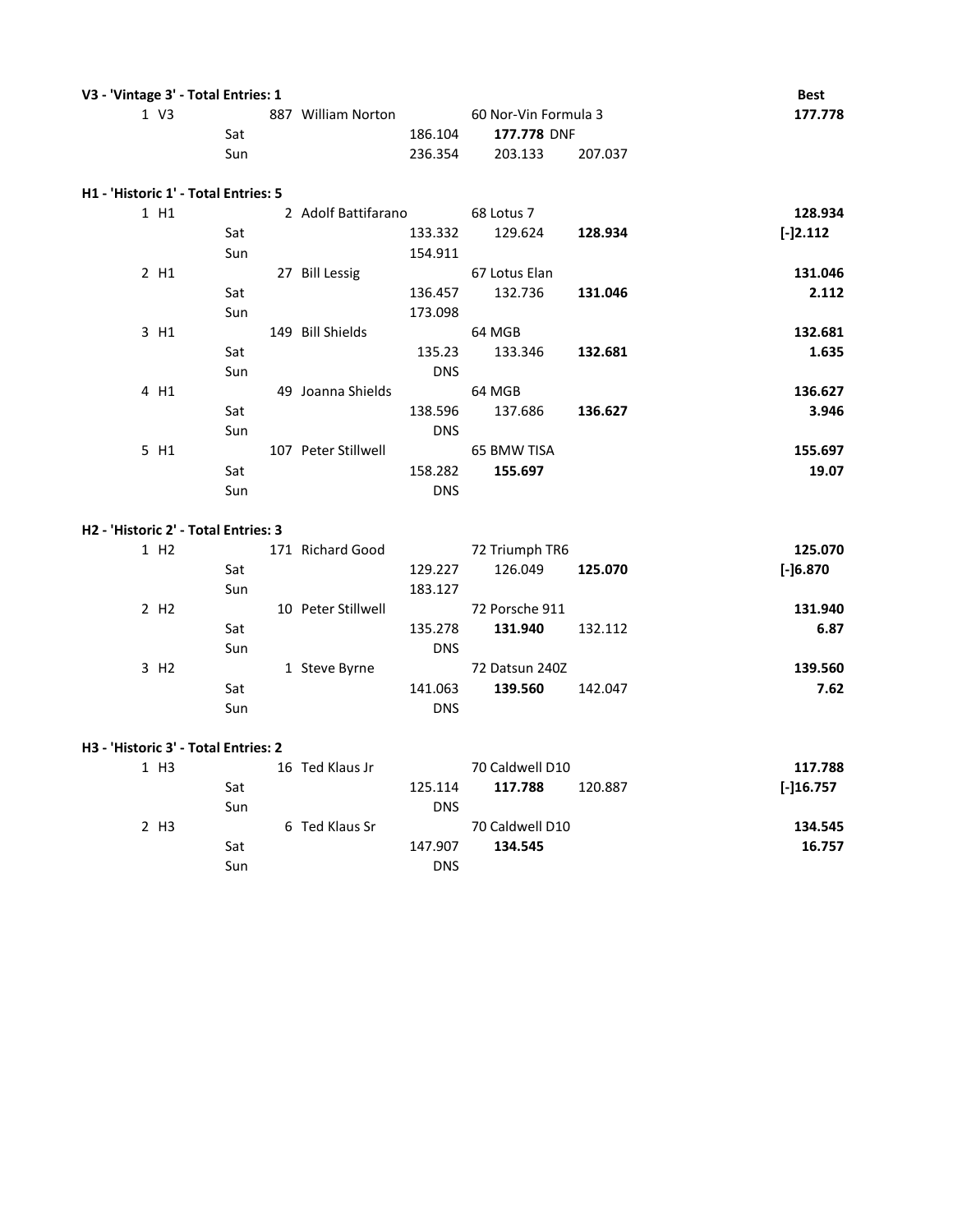| H4 - 'Historic 4' - Total Entries: 5 |      |     |                       |            |                    |         | <b>Best</b> |
|--------------------------------------|------|-----|-----------------------|------------|--------------------|---------|-------------|
|                                      | 1 H4 |     | 23 Peter McCarthy     |            | 62 AH Sprite       |         | 137.760     |
|                                      |      | Sat |                       | 144.612    | 137.760            | 138.834 | $[-]6.801$  |
|                                      |      | Sun |                       | 165.639    |                    |         |             |
|                                      | 2 H4 |     | 310 Ian Wagner        |            | 69 AH Sprite       |         | 144.561     |
|                                      |      | Sat |                       | 148.944    | 146.808            | 144.561 | 6.801       |
|                                      |      | Sun |                       | <b>DNS</b> |                    |         |             |
|                                      | 3 H4 |     | 711 Bryner Raudibaugh |            | 70 Fiat 850 Spyder |         | 145.243     |
|                                      |      | Sat |                       | 146.790    | 145.994            | 145.243 | 0.682       |
|                                      |      | Sun |                       | <b>DNS</b> |                    |         |             |
|                                      | 4 H4 |     | 210 Boyd Wagner       |            | 69 AH Sprite       |         | 150.796     |
|                                      |      | Sat |                       | 157.352    | 155.289            | 150.796 | 5.553       |
|                                      |      | Sun |                       | <b>DNS</b> |                    |         |             |
|                                      | 5 H4 |     | 177 Charles Reel      |            | 70 Austin Cooper S |         | 152.186     |
|                                      |      | Sat |                       | 168.139    | 153.036            | 152.186 | 1.39        |
|                                      |      | Sun |                       | <b>DNS</b> |                    |         |             |

## **S2 - 'Special 2' - Total Entries: 5**

| 1 S <sub>2</sub> |     | 232 John Hartnett    | 04 Klaus HK-2         | 116.063    |
|------------------|-----|----------------------|-----------------------|------------|
|                  | Sat | 129.985              | 116.063<br>116.569    | $[-]8.916$ |
|                  | Sun | <b>DNS</b>           |                       |            |
| 2 S <sub>2</sub> |     | 12 Rob Campbell      | 74 VW Bug             | 124.979    |
|                  | Sat | <b>DNF</b>           | 124.979<br><b>DNF</b> | 8.916      |
|                  | Sun | 181.407              |                       |            |
| 3 S <sub>2</sub> |     | 282 Robert Oswald Sr | 70 VW Karman Ghia     | 129.260    |
|                  | Sat | 133.475              | 129.260<br>130.541    | 4.281      |
|                  | Sun | <b>DNS</b>           |                       |            |
| 4 S <sub>2</sub> |     | 416 James Weinheimer | 85 VW Golf            | 133.403    |
|                  | Sat | 137.294              | 134.360<br>133.403    | 4.143      |
|                  | Sun | 160.255              | 148.473               |            |
| 5 S <sub>2</sub> |     | 316 Jim Weinheimer   | 85 VW Golf            | 150.853    |
|                  | Sat | 158.219              | 150.931<br>150.853    | 17.45      |
|                  | Sun | 196.018              | 174.755               |            |

## **S3 - 'Special 3' - Total Entries: 2**

| 1 S <sub>3</sub> |     | 178 Charles (Butch) King |            | 99 Chevy Pickup |         | 121.395    |
|------------------|-----|--------------------------|------------|-----------------|---------|------------|
|                  | Sat |                          | 126.937    | 121.908         | 121.395 | $I-13.090$ |
|                  | Sun |                          | <b>DNS</b> |                 |         |            |
| 2 S <sub>3</sub> |     | 909 Jeffrey Rossi Jr     |            | 93 Chevy S-10   |         | 124.485    |
|                  | Sat |                          | 125.130    | 124.485         | 124.546 | 3.09       |
|                  | Sun |                          | <b>DNS</b> |                 |         |            |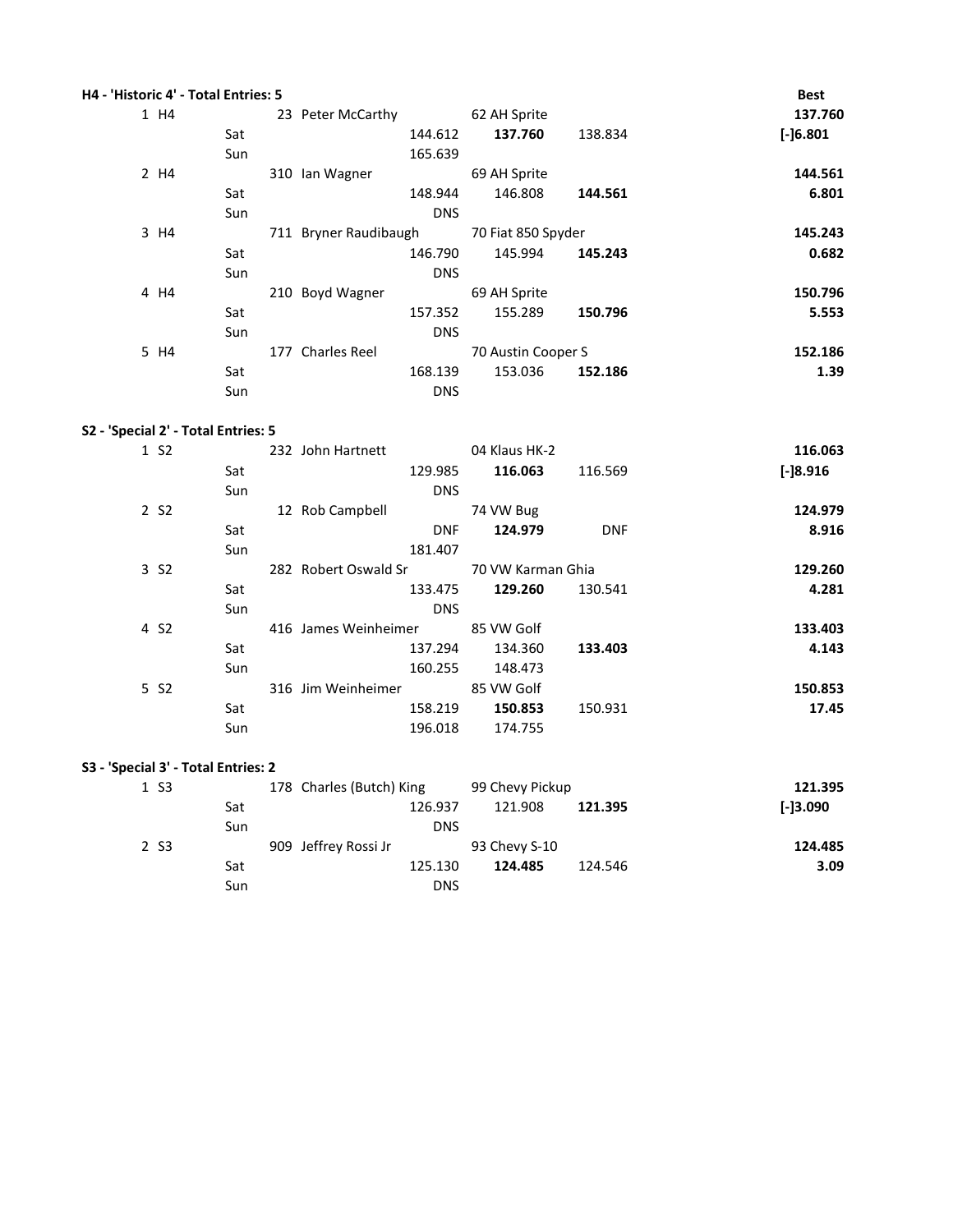# **Blue Mountain Region SCCA Final Raw Time Results #6 - 2013 Duryea Hillclimb Timed Entries: 111**

| Raw Pos.     | Pos.        | Class           | #              | <b>Driver</b>         | <b>Car Model</b>               | Raw Time From 1st |        | Average<br><b>MPH</b> |
|--------------|-------------|-----------------|----------------|-----------------------|--------------------------------|-------------------|--------|-----------------------|
| $\mathbf{1}$ | 1           | <b>CSR</b>      | 21             | Bryan Fritzler        | 03 Fritzler Corsair            | 113.798           | 0      | 72.8                  |
| $\mathbf 2$  | 1           | <b>DSR</b>      | 4              | <b>Bob Gardner</b>    | 06 Stohn WF-1                  | 114.651           | 0.853  | 72.2                  |
| 3            | $\mathbf 1$ | <b>ITE</b>      | 6              | William Miller        | 00 Audi S4                     | 115.120           | 1.322  | 71.9                  |
| 4            | 1           | SSM             | 9              | Dan Reed              | 86 Corvette                    | 115.529           | 1.731  | 71.7                  |
| 5            | 1           | S <sub>2</sub>  | 232            | John Hartnett         | 04 Klaus HK-2                  | 116.063           | 2.265  | 71.3                  |
| 6            | 1           | H <sub>3</sub>  | 16             | Ted Klaus Jr          | 70 Caldwell D10                | 117.788           | 3.990  | 70.3                  |
| 7            | $\mathbf 1$ | <b>FS</b>       | 68             | <b>Timm Murphy</b>    | 99 Formula Mazda               | 118.275           | 4.477  | 70.0                  |
| 8            | 2           | <b>DSR</b>      | 8              | Kurt Eikenberg        | 00 Prince PR01                 | 118.609           | 4.811  | 69.8                  |
| 9            | 1           | GT <sub>2</sub> | 28             | <b>Merlin Miller</b>  | Sunbeam Tiger                  | 119.827           | 6.029  | 69.1                  |
| 10           | 2           | SSM             | 7              | Leigh Earnshaw        | 99 Corvette                    | 119.933           | 6.135  | 69.0                  |
| 11           | $\mathbf 1$ | SV              | 81             | Robert Oswald Jr      | 04 Viper SV-1                  | 119.971           | 6.173  | 69.0                  |
| 12           | $\mathbf 1$ | AS              | 53             | Mark Aubele           | 84 Mustang                     | 120.213           | 6.415  | 68.9                  |
| 13           | 1           | <b>ESP</b>      | 1101           | Raymond Kochin        | 01 Camaro                      | 120.623           | 6.825  | 68.6                  |
| 14           | 2           | <b>FS</b>       | 666            | Dan Ennis             | 99 Formula Mazda               | 120.791           | 6.993  | 68.5                  |
| 15           | $\mathbf 1$ | S <sub>3</sub>  | 178            | Charles (Butch) King  | 99 Chevy Pickup                | 121.395           | 7.597  | 68.2                  |
| 16           | 2           | <b>ESP</b>      | 19             | Michael Robinson      | 99 Camaro                      | 121.938           | 8.140  | 67.9                  |
| 17           | 1           | FF              | 15             | <b>Matthew Amos</b>   | 82 Vam Deiman                  | 122.712           | 8.914  | 67.5                  |
| 18           | 1           | <b>BSP</b>      | 193            | Kendrick Giambattista | 95 BMW M3                      | 123.543           | 9.745  | 67.0                  |
| 19           | 1           | STU             | 36             | <b>Andrew Mull</b>    | 08 Subaru Sti                  | 123.909           | 10.111 | 66.8                  |
| 20           | 3           | SSM             | 91             | Adrienne Vrabel       | 86 Corvette                    | 123.948           | 10.150 | 66.8                  |
| 21           | $\mathbf 1$ | GT1             | 42             | Brian Halecki         | 87 Camaro                      | 124.027           | 10.229 | 66.8                  |
| 22           | 2           | S <sub>3</sub>  | 909            | Jeffrey Rossi Jr      | 93 Chevy S-10                  | 124.485           | 10.687 | 66.5                  |
| 23           | 2           | S <sub>2</sub>  | 12             | Rob Campbell          | 74 VW Bug                      | 124.979           | 11.181 | 66.3                  |
| 24           | $\mathbf 1$ | H <sub>2</sub>  | 171            | <b>Richard Good</b>   | 72 Triumph TR6                 | 125.070           | 11.272 | 66.2                  |
| 25           | 1           | IM              | 60             | Rod Holtzapple        | 06 600 Racing Thunder Roadster | 125.259           | 11.461 | 66.1                  |
| 26           | 2           | IM              | 8L             | Paul (Skip) Levengood | 32 Ford Legend                 | 126.983           | 13.185 | 65.2                  |
| 27           | 1           | T <sub>2</sub>  | 623            | Jim Kreitzburg        | 12 Corvette                    | 127.252           | 13.454 | 65.1                  |
| 28           | 3           | <b>ESP</b>      | 8              | Mike Gialloreto       | 04 Subaru WRX                  | 128.271           | 14.473 | 64.6                  |
| 29           | $\mathbf 1$ | H1              | $\overline{2}$ | Adolf Battifarano     | 68 Lotus 7                     | 128.934           | 15.136 | 64.2                  |
| 30           | 3           | S <sub>2</sub>  | 282            | Robert Oswald Sr      | 70 VW Karman Ghia              | 129.260           | 15.462 | 64.1                  |
| 31           | 1           | RALLY           | 931            | Keith Kennedy         | 93 Subaru Impreza              | 130.123           | 16.325 | 63.6                  |
| 32           | 2           | RALLY           | 31             | Don Kennedy           | 93 Subaru Impreza              | 130.309           | 16.511 | 63.5                  |
| 33           | $\mathbf 1$ | <b>ITS</b>      | 3              | Dale Witman           | 85 Mazda RX-7                  | 130.406           | 16.608 | 63.5                  |
| 34           | 1           | <b>SMF</b>      | 731            | Ray Hollister         | 07 Chevy Cobalt                | 130.984           | 17.186 | 63.2                  |
| 35           | 2           | H1              | 27             | <b>Bill Lessig</b>    | 67 Lotus Elan                  | 131.046           | 17.248 | 63.2                  |
| 36           | 2           | <b>ITS</b>      | 115            | Jason Ackerman        | 96 VW Golf Gti                 | 131.194           | 17.396 | 63.1                  |
| 37           | $\mathbf 1$ | <b>SSP</b>      | 22             | Pat Shannon           | 98 Corvette                    | 131.465           | 17.667 | 63.0                  |
| 38           | $\mathbf 1$ | CF              | 77             | <b>Nigel Cass</b>     | 82 LeGrand MK 27               | 131.743           | 17.945 | 62.8                  |
| 39           | 4           | <b>ESP</b>      | <b>B4</b>      | Gibby Bozicevich      | 99 Chevy Z28                   | 131.853           | 18.055 | 62.8                  |
| 40           | 2           | H2              | $10\,$         | Peter Stillwell       | 72 Porsche 911                 | 131.940           | 18.142 | 62.8                  |
| 41           | 3           | H1              | 149            | <b>Bill Shields</b>   | 64 MGB                         | 132.681           | 18.883 | 62.4                  |
| 42           | 4           | SSM             | 96             | Craig Gaul            | 86 Porsche Carrera             | 132.773           | 18.975 | 62.4                  |
| 43           | 1           | <b>FSP</b>      | 156            | Mike Ancas            | 73 Honda Civic                 | 132.809           | 19.011 | 62.3                  |
| 44           | 1           | <b>CSP</b>      | 168            | Hunter Huffman        | 90 Honda Civic Si              | 132.951           | 19.153 | 62.3                  |
| 45           | 4           | S <sub>2</sub>  | 416            | James Weinheimer      | 85 VW Golf                     | 133.403           | 19.605 | 62.1                  |
| 46           | 2           | <b>FSP</b>      | 73             | David Merritt         | 07 VW Rabbit                   | 134.076           | 20.278 | 61.8                  |
| 47           | 5           | <b>ESP</b>      | 4              | Dennis Williams       | 98 Mecedes C43                 | 134.197           | 20.399 | 61.7                  |
| 48           | 1           | EP              | 62             | Dave Miller           | 62 Triumph TR4                 | 134.475           | 20.677 | 61.6                  |
| 49           | 3           | <b>ITS</b>      | 511            | George Ackerman       | 96 VW Golf Gti                 | 134.476           | 20.678 | 61.6                  |
| 50           | 2           | H <sub>3</sub>  | 6              | Ted Klaus Sr          | 70 Caldwell D10                | 134.545           | 20.747 | 61.5                  |
| 51           | 1           | <b>FV</b>       | 136            | <b>Curt Bennett</b>   | Protoform P1                   | 134.784           | 20.986 | 61.4                  |
| 52           | 3           | <b>FSP</b>      | 19A            | Vincent Gladfelter    | 72 BMW 2002 Tii                | 135.029           | 21.231 | 61.3                  |
| 53           | 4           | <b>ITS</b>      | 103            | George Witman         | 85 Mazda RX-7                  | 135.843           | 22.045 | 61.0                  |
| 54           | 6           | <b>ESP</b>      | L8             | Kris Reid             | 99 Chevy Z28                   | 135.910           | 22.112 | 60.9                  |
| 55           | 7           | <b>ESP</b>      | 104            | Matt Williams         | 98 Mecedes C43                 | 136.143           | 22.345 | 60.8                  |
|              |             |                 |                |                       |                                |                   |        |                       |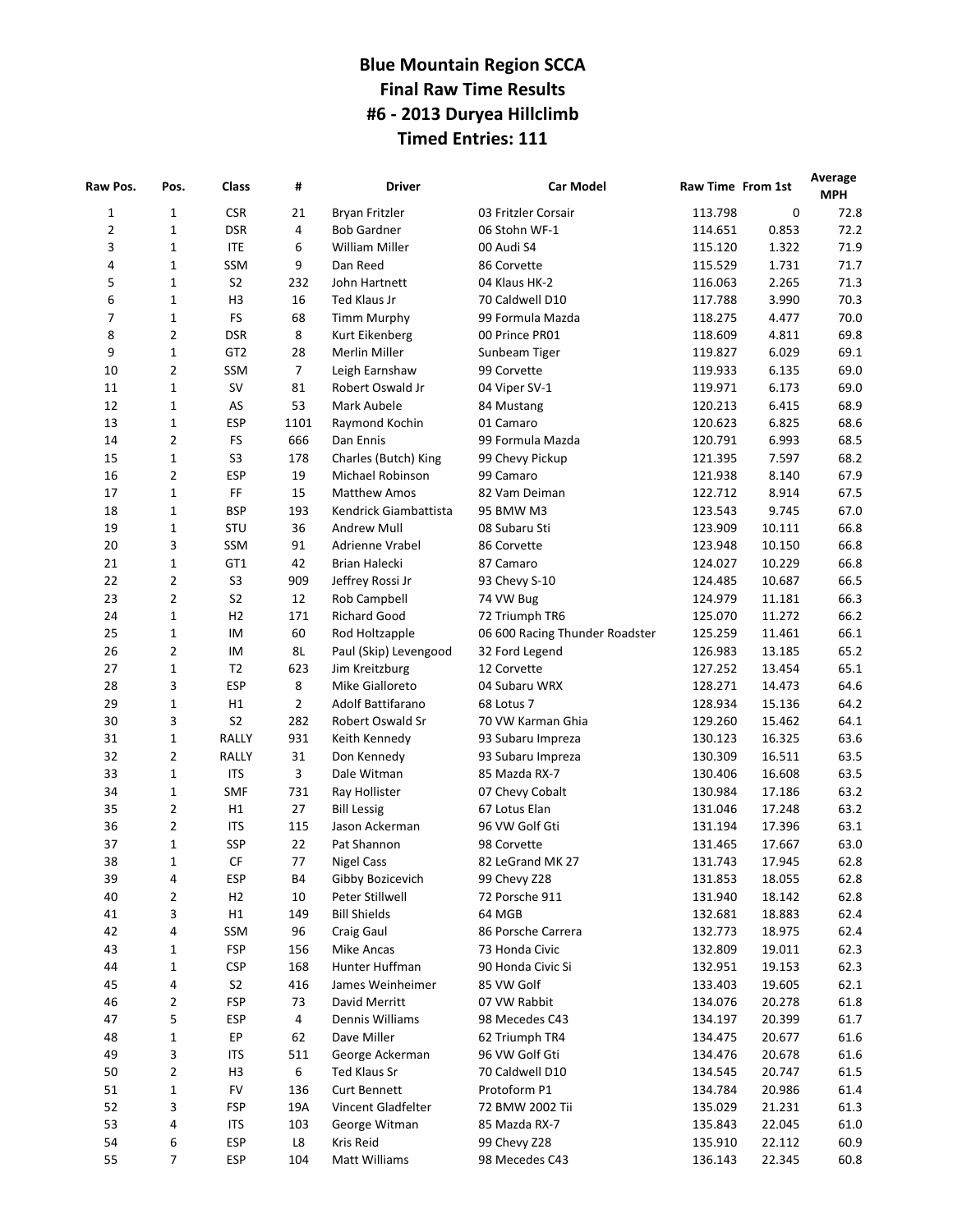| 56  | 1              | ITB            | 84             | <b>Steve DeTurck</b>     | 84 VW Gti            | 136.197    | 22.399 | 60.8 |
|-----|----------------|----------------|----------------|--------------------------|----------------------|------------|--------|------|
| 57  | 1              | FP             | 531            | Aaron Yeager             | 84 VW GTi            | 136.591    | 22.793 | 60.6 |
| 58  | 4              | H1             | 49             | Joanna Shields           | 64 MGB               | 136.627    | 22.829 | 60.6 |
| 59  | 2              | <b>CSP</b>     | 881            | William Oswald           | 90 Mazda Miata       | 136.996    | 23.198 | 60.4 |
| 60  | 2              | <b>ITE</b>     | $\mathbf{1}$   | Eric Hulshart            | 01 Audi S4           | 137.026    | 23.228 | 60.4 |
| 61  | 3              | <b>CSP</b>     | 86             | Keith Gerhard            | 00 Mazda Miata       | 137.724    | 23.926 | 60.1 |
| 62  | $\mathbf 1$    | H4             | 23             | Peter McCarthy           | 62 AH Sprite         | 137.760    | 23.962 | 60.1 |
| 63  | $\mathbf 1$    | SM             | 0              | Sam Ignacio              | 04 Subaru Sti        | 138.354    | 24.556 | 59.8 |
| 64  | $\overline{2}$ | <b>FV</b>      | 172            | Joseph Katarsky          | 84 Citation          | 138.836    | 25.038 | 59.6 |
| 65  | 2              | <b>SMF</b>     | 57             | John Volovar             | 05 Mazda 3           | 139.205    | 25.407 | 59.5 |
| 66  | 3              | H <sub>2</sub> | $\mathbf{1}$   | Steve Byrne              | 72 Datsun 240Z       | 139.560    | 25.762 | 59.3 |
| 67  | 4              | <b>CSP</b>     | 888            | <b>Michael Phillips</b>  | 90 Mazda Miata       | 139.851    | 26.053 | 59.2 |
| 68  | 1              | GT3            | 236            | Joe Specht               | 83 VW Rabbit Gti     | 140.149    | 26.351 | 59.1 |
| 69  | 2              | <b>ITB</b>     | 30             | Barry Koch               | 86 Dodge Charger     | 140.325    | 26.527 | 59.0 |
| 70  | 3              | <b>FV</b>      | 95             | John Pitman              | 99 Caracal CF        | 140.620    | 26.822 | 58.9 |
| 71  | 3              | <b>SMF</b>     | 313            | Gary Reider              | 93 SAAB 900S         | 140.874    | 27.076 | 58.8 |
| 72  | $\mathbf 1$    | <b>GTL</b>     | 961            | Daniel Frasier           | 77 Honda Civic       | 140.875    | 27.077 | 58.8 |
| 73  | 4              | <b>SMF</b>     | 70             | Joe Keech                |                      | 140.884    | 27.086 | 58.8 |
|     |                |                | 17             |                          | 02 Mini Cooper S     |            |        |      |
| 74  | 1              | <b>ITC</b>     |                | Glenn Hoffman            | 75 VW Scirocco       | 140.973    | 27.175 | 58.7 |
| 75  | $\mathbf 1$    | SPU            | 80             | <b>Bill Weaver</b>       | Cobra Replica        | 141.106    | 27.308 | 58.7 |
| 76  | 2              | EP             | 135            | <b>Rob Daley</b>         | 96 Dodge Neon        | 142.557    | 28.759 | 58.1 |
| 77  | $\mathbf 1$    | T <sub>4</sub> | 47             | <b>Randall Hartinger</b> | 03 Mini Cooper S     | 142.672    | 28.874 | 58.0 |
| 78  | 2              | <b>BSP</b>     | 280            | Michael Daley            | 78 Datsun 280Z       | 142.851    | 29.053 | 58.0 |
| 79  | $\overline{2}$ | <b>GTL</b>     | 196            | William Sekella          | 77 Honda Civic       | 143.106    | 29.308 | 57.9 |
| 80  | 4              | ${\sf FV}$     | 119            | Keith Bower              | 76 Caldwell D-13     | 143.170    | 29.372 | 57.8 |
| 81  | 1              | ASP            | 92             | Dennis Portillo          | 92 Toyota MR2        | 143.406    | 29.608 | 57.7 |
| 82  | 5              | <b>SMF</b>     | 913            | Jason Morris             | 86 Saab 900          | 144.198    | 30.400 | 57.4 |
| 83  | $\mathbf 1$    | <b>SMIA</b>    | 34             | <b>Ric Paplosky</b>      | 93 Mazda Miata       | 144.327    | 30.529 | 57.4 |
| 84  | 5              | <b>FV</b>      | 85             | Michael White            | 82 Lynx B FV         | 144.358    | 30.560 | 57.4 |
| 85  | 4              | <b>FSP</b>     | 56             | David Arron              | 03 Mini Cooper       | 144.417    | 30.619 | 57.3 |
| 86  | 2              | H4             | 310            | lan Wagner               | 69 AH Sprite         | 144.561    | 30.763 | 57.3 |
| 87  | $\mathbf 1$    | <b>DSP</b>     | 89             | David Hoppe              | 92 BMW 325i          | 145.226    | 31.428 | 57.0 |
| 88  | 3              | H4             | 711            | Bryner Raudibaugh        | 70 Fiat 850 Spyder   | 145.243    | 31.445 | 57.0 |
| 89  | 5              | <b>FSP</b>     | 24             | <b>Rick Shortuse</b>     | 84 VW Rabbit Gti     | 145.988    | 32.190 | 56.7 |
| 90  | 2              | T4             | M17            | Chris Mower              | 96 Neon ACR          | 146.376    | 32.578 | 56.6 |
| 91  | 3              | EP             | $\overline{7}$ | <b>Tim Williams</b>      | 80 Triumph TR7       | 147.599    | 33.801 | 56.1 |
| 92  | $\mathbf 1$    | HP             | 3              | Daniel Ahn               | 74 MGB GT            | 147.829    | 34.031 | 56.0 |
| 93  | 6              | SMF            | 9              | Greg Shuker              | 83 VW Scirroco       | 148.364    | 34.566 | 55.8 |
| 94  | 2              | GT3            | 57             | <b>Grace Huntzinger</b>  | 86 VW Scirocco 16V   | 148.408    | 34.610 | 55.8 |
| 95  | 6              | <b>FSP</b>     | 75             | Don DeHart               | 99 Dodge Neon        | 149.439    | 35.641 | 55.4 |
| 96  | 4              | EP             | 35             | Joey Daley               | 96 Dodge Neon        | 150.033    | 36.235 | 55.2 |
| 97  | 4              | H4             | 210            | Boyd Wagner              | 69 AH Sprite         | 150.796    | 36.998 | 54.9 |
| 98  | 5              | S <sub>2</sub> | 316            | Jim Weinheimer           | 85 VW Golf           | 150.853    | 37.055 | 54.9 |
| 99  | 2              | <b>ITC</b>     | 113            | Kurt Frederick           | 80 Ford Fiesta       | 151.042    | 37.244 | 54.8 |
| 100 | $\overline{2}$ | HP             | 93             | <b>Ricky Shank</b>       | 86 Honda CRX         | 151.294    | 37.496 | 54.7 |
| 101 | 5              | H4             | 177            | <b>Charles Reel</b>      | 70 Austin Cooper S   | 152.186    | 38.388 | 54.4 |
| 102 | 7              | <b>SMF</b>     | 9              | Mike Shuker              | 83 VW Scirroco       | 152.558    | 38.760 | 54.3 |
| 103 | 3              | HP             | 25             | Craig Bucher             | 68 Fiat 850          | 153.906    | 40.108 | 53.8 |
| 104 | $\overline{2}$ | FP             | 65             | Michael Patton           | 65 MGB               | 154.688    | 40.890 | 53.5 |
| 105 | 3              | GTL            | 43             | Donald McLaughlin        | 63 Renault 8         | 154.810    | 41.012 | 53.5 |
| 106 | 5              | Η1             | 107            | Peter Stillwell          | 65 BMW TISA          | 155.697    | 41.899 | 53.2 |
| 107 | 2              | <b>DSP</b>     | 5              | Richard Sweigart Jr      | 79 Porsche 924       | 163.974    | 50.176 | 50.5 |
| 108 | 7              | <b>FSP</b>     | 189            | Matt Cuddy               | 92 Eagle Talon       | 165.423    | 51.625 | 50.1 |
| 109 | 3              | <b>DSP</b>     | 91             | Chris Belieu             | 91 BMW 325is         | 168.133    | 54.335 | 49.2 |
| 110 | 1              | V <sub>2</sub> | 38             | Sue Salsburg             | 61 Jaguar MK2        | 172.875    | 59.077 | 47.9 |
|     | 1              | $\vee$ 3       |                | William Norton           | 60 Nor-Vin Formula 3 |            |        |      |
| 111 |                |                | 887            |                          |                      | 177.778    | 63.980 | 46.6 |
| 112 | 4              | <b>DSP</b>     | 63             | Vincent Wieczorek        | 98 Acura Integra GSR | <b>DNF</b> |        |      |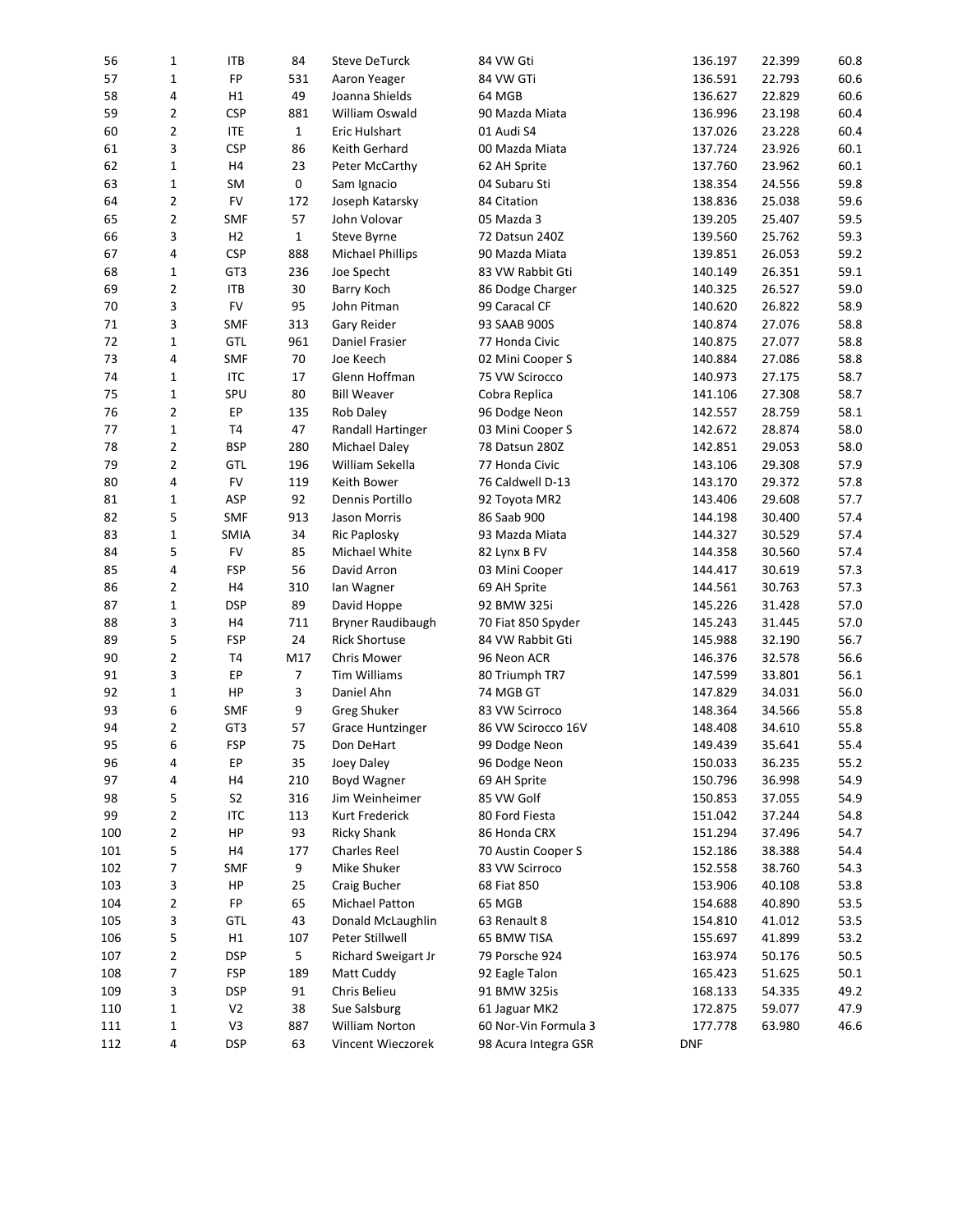|                | <b>Blue Mountain Region SCCA</b> |                              |                |                                    |                                  |                    |                  |                  |  |  |  |  |
|----------------|----------------------------------|------------------------------|----------------|------------------------------------|----------------------------------|--------------------|------------------|------------------|--|--|--|--|
|                |                                  |                              |                |                                    | <b>Saturday Raw Time Results</b> |                    |                  |                  |  |  |  |  |
|                |                                  |                              |                |                                    | #6 - 2013 Duryea Hillclimb       |                    |                  |                  |  |  |  |  |
|                |                                  |                              |                |                                    | <b>Timed Entries: 109</b>        |                    |                  |                  |  |  |  |  |
|                |                                  |                              |                |                                    |                                  |                    |                  |                  |  |  |  |  |
| Raw<br>Pos.    | Pos.                             | <b>Class</b>                 | #              | <b>Driver</b>                      | <b>Car Model</b>                 | <b>Raw Time</b>    | From 1st         | Average<br>Speed |  |  |  |  |
| $\mathbf{1}$   | $\mathbf{1}$                     | <b>CSR</b>                   | 21             | <b>Bryan Fritzler</b>              | 03 Fritzler Corsair              | 113.798            | 0.000            | 72.8             |  |  |  |  |
| $\overline{2}$ | $\mathbf{1}$                     | <b>DSR</b>                   | 4              | <b>Bob Gardner</b>                 | 06 Stohn WF-1                    | 114.651            | 0.853            | 72.2             |  |  |  |  |
| 3              | $\mathbf{1}$                     | <b>ITE</b>                   | 6              | <b>William Miller</b>              | 00 Audi S4                       | 115.120            | 1.322            | 71.9             |  |  |  |  |
| 4              | $\mathbf{1}$                     | SSM                          | 9              | Dan Reed                           | 86 Corvette                      | 115.529            | 1.731            | 71.7             |  |  |  |  |
| 5              | $\mathbf{1}$                     | S <sub>2</sub>               | 232            | John Hartnett                      | 04 Klaus HK-2                    | 116.063            | 2.265            | 71.3             |  |  |  |  |
| 6              | $\mathbf{1}$                     | H <sub>3</sub>               | 16             | Ted Klaus Jr                       | 70 Caldwell D10                  | 117.788            | 3.990            | 70.3             |  |  |  |  |
| 7              | $\mathbf{1}$                     | FS                           | 68             | <b>Timm Murphy</b>                 | 99 Formula Mazda                 | 118.275            | 4.477            | 70.0             |  |  |  |  |
| 8              | $\overline{2}$                   | <b>DSR</b>                   | 8              | Kurt Eikenberg                     | 00 Prince PR01                   | 118.609            | 4.811            | 69.8             |  |  |  |  |
| 9              | $\mathbf{1}$                     | GT <sub>2</sub>              | 28             | Merlin Miller                      | Sunbeam Tiger                    | 119.827            | 6.029            | 69.1             |  |  |  |  |
| 10<br>11       | $\overline{2}$<br>$\mathbf{1}$   | SSM<br><b>SV</b>             | 7<br>81        | Leigh Earnshaw<br>Robert Oswald Jr | 99 Corvette                      | 119.933            | 6.135<br>6.173   | 69.0             |  |  |  |  |
| 12             | $\mathbf{1}$                     | AS                           | 53             | Mark Aubele                        | 04 Viper SV-1<br>84 Mustang      | 119.971<br>120.213 | 6.415            | 69.0<br>68.9     |  |  |  |  |
| 13             | $\mathbf{1}$                     | <b>ESP</b>                   | 1101           | Raymond Kochin                     | 01 Camaro                        | 120.623            | 6.825            | 68.6             |  |  |  |  |
| 14             | $\overline{2}$                   | FS                           | 666            | Dan Ennis                          | 99 Formula Mazda                 | 120.791            | 6.993            | 68.5             |  |  |  |  |
| 15             | $\mathbf{1}$                     | S <sub>3</sub>               | 178            | Charles (Butch) King               | 99 Chevy Pickup                  | 121.395            | 7.597            | 68.2             |  |  |  |  |
| 16             | 2                                | <b>ESP</b>                   | 19             | Michael Robinson                   | 99 Camaro                        | 121.938            | 8.140            | 67.9             |  |  |  |  |
| 17             | $\mathbf{1}$                     | $\mathsf{FF}% _{\mathsf{F}}$ | 15             | <b>Matthew Amos</b>                | 82 Vam Deiman                    | 122.712            | 8.914            | 67.5             |  |  |  |  |
| 18             | $\mathbf{1}$                     | <b>BSP</b>                   | 193            | Kendrick Giambattista              | 95 BMW M3                        | 123.543            | 9.745            | 67.0             |  |  |  |  |
| 19             | $\mathbf{1}$                     | <b>STU</b>                   | 36             | <b>Andrew Mull</b>                 | 08 Subaru Sti                    | 123.909            | 10.111           | 66.8             |  |  |  |  |
| 20             | 3                                | SSM                          | 91             | Adrienne Vrabel                    | 86 Corvette                      | 123.948            | 10.150           | 66.8             |  |  |  |  |
| 21             | $\mathbf{1}$                     | GT1                          | 42             | <b>Brian Halecki</b>               | 87 Camaro                        | 124.027            | 10.229           | 66.8             |  |  |  |  |
| 22             | $\overline{2}$                   | S <sub>3</sub>               | 909            | Jeffrey Rossi Jr                   | 93 Chevy S-10                    | 124.485            | 10.687           | 66.5             |  |  |  |  |
| 23             | $\overline{2}$                   | S <sub>2</sub>               | 12             | Rob Campbell                       | 74 VW Bug                        | 124.979            | 11.181           | 66.3             |  |  |  |  |
| 24             | $\mathbf{1}$                     | H <sub>2</sub>               | 171            | <b>Richard Good</b>                | 72 Triumph TR6                   | 125.070            | 11.272           | 66.2             |  |  |  |  |
| 25             | $\mathbf{1}$                     | IM                           | 60             | Rod Holtzapple                     | 06 600 Racing Thunder Roadster   | 125.259            | 11.461           | 66.1             |  |  |  |  |
| 26             | $\overline{2}$                   | IM                           | 8L             | Paul (Skip) Levengood              | 32 Ford Legend                   | 126.983            | 13.185           | 65.2             |  |  |  |  |
| 27             | $\mathbf{1}$                     | T <sub>2</sub>               | 623            | Jim Kreitzburg                     | 12 Corvette                      | 127.252            | 13.454           | 65.1             |  |  |  |  |
| 28             | 3                                | <b>ESP</b>                   | 8              | Mike Gialloreto                    | 04 Subaru WRX                    | 128.271            | 14.473           | 64.6             |  |  |  |  |
| 29             | $\mathbf{1}$                     | Η1                           | $\overline{2}$ | <b>Adolf Battifarano</b>           | 68 Lotus 7                       | 128.934            | 15.136           | 64.2             |  |  |  |  |
| 30             | 3                                | S <sub>2</sub>               | 282            | Robert Oswald Sr                   | 70 VW Karman Ghia                | 129.260            | 15.462           | 64.1             |  |  |  |  |
| 31             | $\mathbf 1$                      | RALLY                        | 931            | Keith Kennedy                      | 93 Subaru Impreza                | 130.123            | 16.325           | 63.6             |  |  |  |  |
| 32             | 2                                | RALLY                        | 31             | Don Kennedy                        | 93 Subaru Impreza                | 130.309            | 16.511           | 63.5             |  |  |  |  |
| 33             | $\mathbf{1}$                     | <b>ITS</b>                   | 3              | Dale Witman                        | 85 Mazda RX-7                    | 130.406            | 16.608           | 63.5             |  |  |  |  |
| 34             | $\mathbf{1}$                     | SMF                          | 731            | Ray Hollister                      | 07 Chevy Cobalt                  | 130.984            | 17.186           | 63.2             |  |  |  |  |
| 35             | 2                                | H1                           | 27             | <b>Bill Lessig</b>                 | 67 Lotus Elan                    | 131.046            | 17.248           | 63.2             |  |  |  |  |
| 36             | 2                                | <b>ITS</b>                   | 115            | Jason Ackerman                     | 96 VW Golf Gti                   | 131.194            | 17.396           | 63.1             |  |  |  |  |
| 37             | $\mathbf{1}$                     | SSP                          | 22             | Pat Shannon                        | 98 Corvette                      | 131.465            | 17.667           | 63.0             |  |  |  |  |
| 38             | $\mathbf{1}$                     | CF                           | 77             | <b>Nigel Cass</b>                  | 82 LeGrand MK 27                 | 131.743            | 17.945           | 62.8             |  |  |  |  |
| 39             | 4                                | <b>ESP</b>                   | <b>B4</b>      | Gibby Bozicevich                   | 99 Chevy Z28                     | 131.853            | 18.055           | 62.8             |  |  |  |  |
| 40             | 2                                | H <sub>2</sub>               | 10             | Peter Stillwell                    | 72 Porsche 911                   | 131.940            | 18.142           | 62.8             |  |  |  |  |
| 41             | 3                                | H1                           | 149            | <b>Bill Shields</b>                | 64 MGB                           | 132.681            | 18.883           | 62.4             |  |  |  |  |
| 42             | 4                                | SSM                          | 96             | Craig Gaul                         | 86 Porsche Carrera               | 132.773            | 18.975           | 62.4             |  |  |  |  |
| 43             | 1                                | <b>FSP</b>                   | 156            | <b>Mike Ancas</b>                  | 73 Honda Civic                   | 132.809            | 19.011           | 62.3             |  |  |  |  |
| 44             | 1                                | <b>CSP</b>                   | 168            | Hunter Huffman                     | 90 Honda Civic Si                | 132.951            | 19.153           | 62.3             |  |  |  |  |
| 45<br>46       | 4<br>2                           | S <sub>2</sub><br><b>FSP</b> | 416            | James Weinheimer                   | 85 VW Golf<br>07 VW Rabbit       | 133.403            | 19.605           | 62.1             |  |  |  |  |
|                |                                  |                              | 73             | David Merritt                      |                                  | 134.076            | 20.278           | 61.8             |  |  |  |  |
| 47<br>48       | 5<br>$\mathbf{1}$                | <b>ESP</b><br>EP             | 4<br>62        | Dennis Williams<br>Dave Miller     | 98 Mecedes C43<br>62 Triumph TR4 | 134.197<br>134.475 | 20.399<br>20.677 | 61.7<br>61.6     |  |  |  |  |
| 49             | 3                                | <b>ITS</b>                   | 511            | George Ackerman                    | 96 VW Golf Gti                   | 134.476            | 20.678           | 61.6             |  |  |  |  |
| 50             | $\overline{2}$                   | H <sub>3</sub>               | 6              | Ted Klaus Sr                       | 70 Caldwell D10                  | 134.545            | 20.747           | 61.5             |  |  |  |  |
|                |                                  |                              |                |                                    |                                  |                    |                  |                  |  |  |  |  |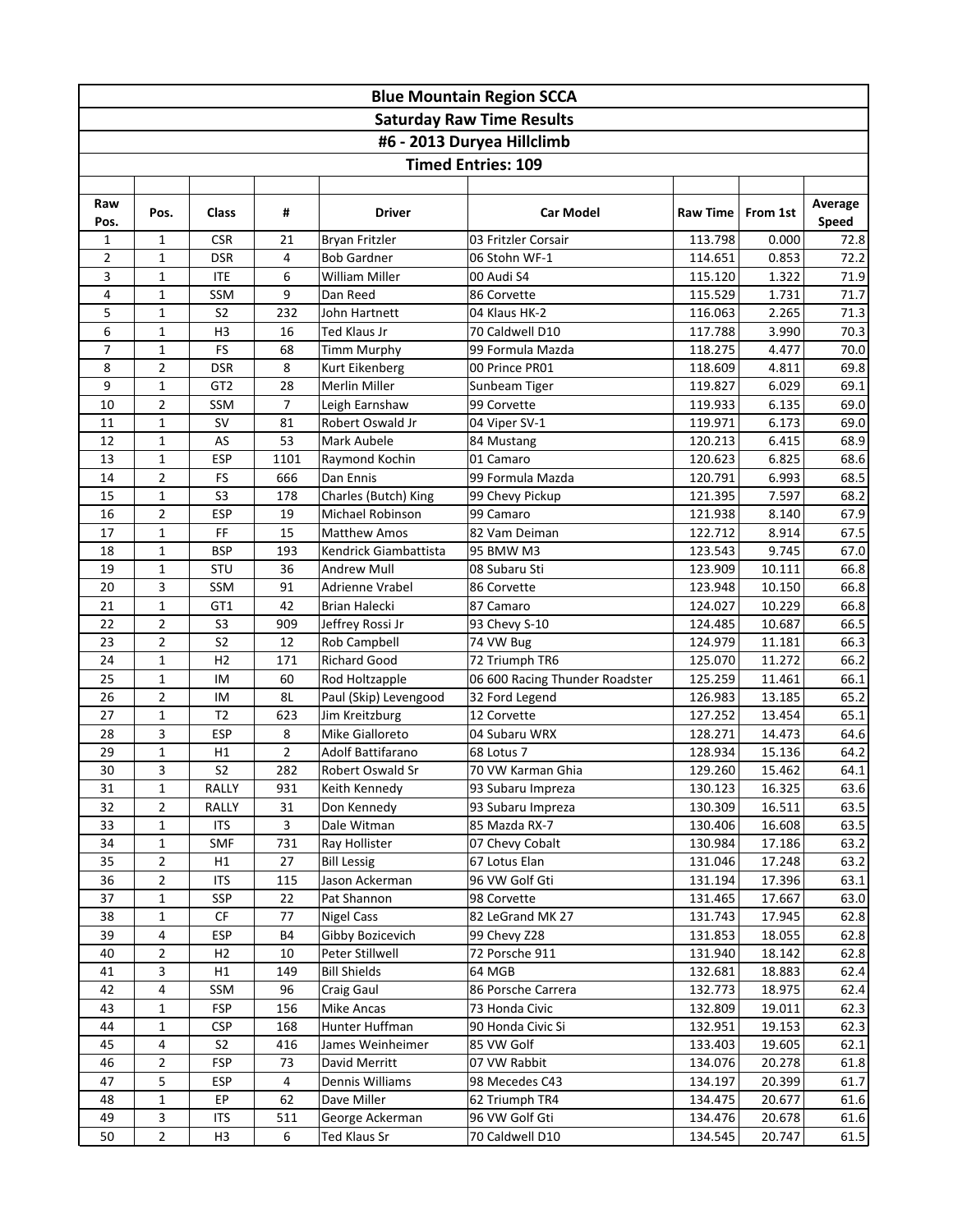| 51       | 1              | <b>FV</b>      | 136          | <b>Curt Bennett</b>                   | Protoform P1       | 134.784 | 20.986 | 61.4 |
|----------|----------------|----------------|--------------|---------------------------------------|--------------------|---------|--------|------|
| 52       | 3              | <b>FSP</b>     | 19A          | Vincent Gladfelter                    | 72 BMW 2002 Tii    | 135.029 | 21.231 | 61.3 |
| 53       | 4              | <b>ITS</b>     | 103          | George Witman                         | 85 Mazda RX-7      | 135.843 | 22.045 | 61.0 |
| 54       | 6              | <b>ESP</b>     | L8           | Kris Reid                             | 99 Chevy Z28       | 135.910 | 22.112 | 60.9 |
| 55       | 7              | <b>ESP</b>     | 104          | <b>Matt Williams</b>                  | 98 Mecedes C43     | 136.143 | 22.345 | 60.8 |
| 56       | $\mathbf{1}$   | <b>ITB</b>     | 84           | <b>Steve DeTurck</b>                  | 84 VW Gti          | 136.197 | 22.399 | 60.8 |
| 57       | $\mathbf{1}$   | FP             | 531          | Aaron Yeager                          | 84 VW GTi          | 136.591 | 22.793 | 60.6 |
| 58       | 4              | H1             | 49           | Joanna Shields                        | 64 MGB             | 136.627 | 22.829 | 60.6 |
| 59       | $\overline{2}$ | <b>CSP</b>     | 881          | William Oswald                        | 90 Mazda Miata     | 136.996 | 23.198 | 60.4 |
| 60       | 2              | <b>ITE</b>     | $\mathbf{1}$ | Eric Hulshart                         | 01 Audi S4         | 137.026 | 23.228 | 60.4 |
| 61       | 3              | <b>CSP</b>     | 86           | Keith Gerhard                         | 00 Mazda Miata     | 137.724 | 23.926 | 60.1 |
| 62       | $\mathbf{1}$   | H4             | 23           | Peter McCarthy                        | 62 AH Sprite       | 137.760 | 23.962 | 60.1 |
| 63       | $\mathbf{1}$   | SM             | 0            | Sam Ignacio                           | 04 Subaru Sti      | 138.354 | 24.556 | 59.8 |
| 64       | $\overline{2}$ | ${\sf FV}$     | 172          | Joseph Katarsky                       | 84 Citation        | 138.836 | 25.038 | 59.6 |
| 65       | 2              | <b>SMF</b>     | 57           | John Volovar                          | 05 Mazda 3         | 139.205 | 25.407 | 59.5 |
| 66       | 3              | H2             | $\mathbf{1}$ | Steve Byrne                           | 72 Datsun 240Z     | 139.560 | 25.762 | 59.3 |
| 67       | 4              | <b>CSP</b>     | 888          | <b>Michael Phillips</b>               | 90 Mazda Miata     | 139.851 | 26.053 | 59.2 |
| 68       | $\mathbf{1}$   | GT3            | 236          | Joe Specht                            | 83 VW Rabbit Gti   | 140.149 | 26.351 | 59.1 |
| 69       | $\overline{2}$ | <b>ITB</b>     | 30           | Barry Koch                            | 86 Dodge Charger   | 140.325 | 26.527 | 59.0 |
| 70       | 3              | ${\sf FV}$     | 95           | John Pitman                           | 99 Caracal CF      | 140.620 | 26.822 | 58.9 |
| 71       | 3              | SMF            | 313          | Gary Reider                           | 93 SAAB 900S       | 140.874 | 27.076 | 58.8 |
| 72       | $\mathbf{1}$   | <b>GTL</b>     | 961          | Daniel Frasier                        | 77 Honda Civic     | 140.875 | 27.077 | 58.8 |
| 73       | 4              | SMF            | 70           | Joe Keech                             | 02 Mini Cooper S   | 140.884 | 27.086 | 58.8 |
| 74       | 1              | ITC            | 17           | Glenn Hoffman                         | 75 VW Scirocco     | 140.973 | 27.175 | 58.7 |
| 75       | $\mathbf{1}$   | SPU            | 80           | <b>Bill Weaver</b>                    | Cobra Replica      | 141.106 | 27.308 | 58.7 |
| 76       | $\overline{2}$ | EP             | 135          | Rob Daley                             | 96 Dodge Neon      | 142.557 | 28.759 | 58.1 |
| 77       | $\mathbf{1}$   | T4             | 47           | Randall Hartinger                     | 03 Mini Cooper S   | 142.672 | 28.874 | 58.0 |
| 78       | $\overline{2}$ | <b>BSP</b>     | 280          | Michael Daley                         | 78 Datsun 280Z     | 142.851 | 29.053 | 58.0 |
| 79       | $\overline{2}$ | GTL            | 196          | William Sekella                       | 77 Honda Civic     | 143.106 | 29.308 | 57.9 |
| 80       | 4              | <b>FV</b>      | 119          | Keith Bower                           | 76 Caldwell D-13   | 143.170 | 29.372 | 57.8 |
| 81       | $\mathbf{1}$   | ASP            | 92           | Dennis Portillo                       | 92 Toyota MR2      | 143.406 | 29.608 | 57.7 |
| 82       | 5              | <b>SMF</b>     | 913          | Jason Morris                          | 86 Saab 900        | 144.198 | 30.400 | 57.4 |
| 83       | $\mathbf{1}$   | <b>SMIA</b>    | 34           | <b>Ric Paplosky</b>                   | 93 Mazda Miata     | 144.327 | 30.529 | 57.4 |
| 84       | 5              | <b>FV</b>      | 85           | Michael White                         | 82 Lynx B FV       | 144.358 | 30.560 | 57.4 |
| 85       | 4              | <b>FSP</b>     | 56           | David Arron                           | 03 Mini Cooper     | 144.417 | 30.619 | 57.3 |
| 86       | 2              | H4             | 310          | Ian Wagner                            | 69 AH Sprite       | 144.561 | 30.763 | 57.3 |
| 87       | $\mathbf{1}$   | <b>DSP</b>     | 89           | David Hoppe                           | 92 BMW 325i        | 145.226 | 31.428 | 57.0 |
| 88       | 3              | H4             | 711          | Bryner Raudibaugh                     | 70 Fiat 850 Spyder | 145.243 | 31.445 | 57.0 |
| 89       | 5              | <b>FSP</b>     | 24           | <b>Rick Shortuse</b>                  | 84 VW Rabbit Gti   | 145.988 | 32.190 | 56.7 |
| 90       | $\overline{2}$ | T <sub>4</sub> | M17          | Chris Mower                           | 96 Neon ACR        | 146.376 | 32.578 | 56.6 |
| 91       | 3              | EP             | 7            | Tim Williams                          | 80 Triumph TR7     | 147.599 | 33.801 | 56.1 |
| 92       | 1              | HP             | 3            | Daniel Ahn                            | 74 MGB GT          | 147.829 | 34.031 | 56.0 |
| 93       | 6              | SMF            | 9            | Greg Shuker                           | 83 VW Scirroco     | 148.364 | 34.566 | 55.8 |
| 94       | 2              | GT3            | 57           |                                       | 86 VW Scirocco 16V | 148.408 | 34.610 | 55.8 |
| 95       | 6              | <b>FSP</b>     | 75           | <b>Grace Huntzinger</b><br>Don DeHart | 99 Dodge Neon      | 149.439 | 35.641 | 55.4 |
|          |                |                |              |                                       |                    |         |        |      |
| 96<br>97 | 4              | EP             | 35           | Joey Daley                            | 96 Dodge Neon      | 150.033 | 36.235 | 55.2 |
|          | 4              | H4             | 210          | Boyd Wagner                           | 69 AH Sprite       | 150.796 | 36.998 | 54.9 |
| 98       | 5              | S <sub>2</sub> | 316          | Jim Weinheimer                        | 85 VW Golf         | 150.853 | 37.055 | 54.9 |
| 99       | 2              | <b>ITC</b>     | 113          | Kurt Frederick                        | 80 Ford Fiesta     | 151.042 | 37.244 | 54.8 |
| 100      | 5<br>7         | H4             | 177          | Charles Reel                          | 70 Austin Cooper S | 152.186 | 38.388 | 54.4 |
| 101      |                | SMF            | 9            | Mike Shuker                           | 83 VW Scirroco     | 152.558 | 38.760 | 54.3 |
| 102      | 2              | HP             | 25           | Craig Bucher                          | 68 Fiat 850        | 153.906 | 40.108 | 53.8 |
| 103      | 2              | FP             | 65           | Michael Patton                        | 65 MGB             | 154.688 | 40.890 | 53.5 |
| 104      | 3              | GTL            | 43           | Donald McLaughlin                     | 63 Renault 8       | 154.810 | 41.012 | 53.5 |
| 105      | 5              | H1             | 107          | Peter Stillwell                       | 65 BMW TISA        | 155.697 | 41.899 | 53.2 |
| 106      | 2              | <b>DSP</b>     | 5            | Richard Sweigart Jr                   | 79 Porsche 924     | 163.974 | 50.176 | 50.5 |
| 107      | 7              | <b>FSP</b>     | 189          | Mike Cuddy                            | 92 Eagle Talon     | 165.423 | 51.625 | 50.1 |
| 108      | $\mathbf{1}$   | V <sub>2</sub> | 38           | Sue Salsburg                          | 61 Jaguar MK2      | 172.875 | 59.077 | 47.9 |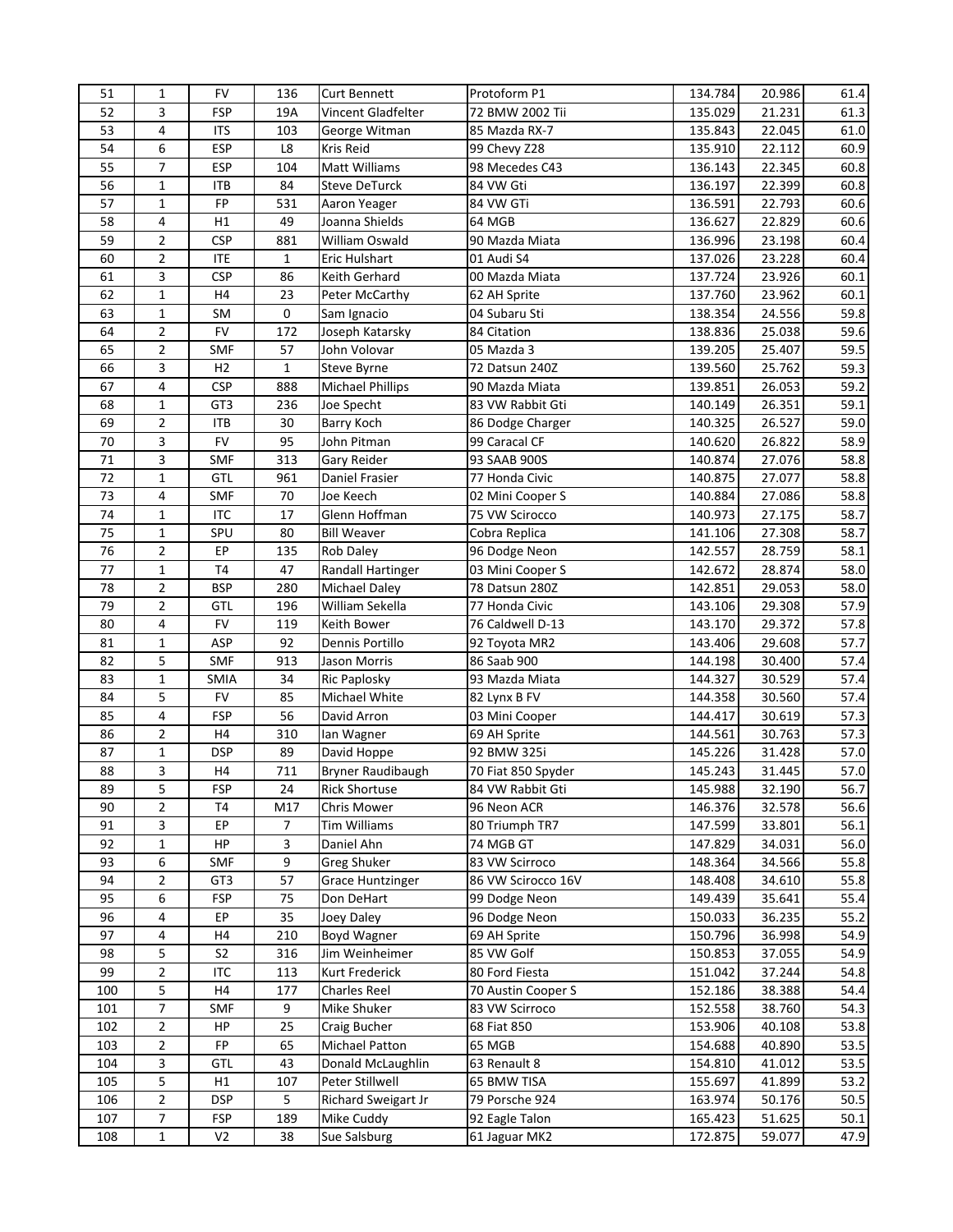| 109        | $\sqrt{2}$<br>72 | 887  | William Norton    | 160 Nor-Vin Formula 3 | 7781<br>$- -$ | 63.980 | 46.6 |
|------------|------------------|------|-------------------|-----------------------|---------------|--------|------|
| 110        | <br>DSP          | 63   | Vincent Wieczorek | 98 Acura Integra GSR  | <b>DNF</b>    |        |      |
| 111<br>+++ | CSP              | 1681 | Ricky Shank       | 186 Honda CRX         | <b>DNS</b>    |        |      |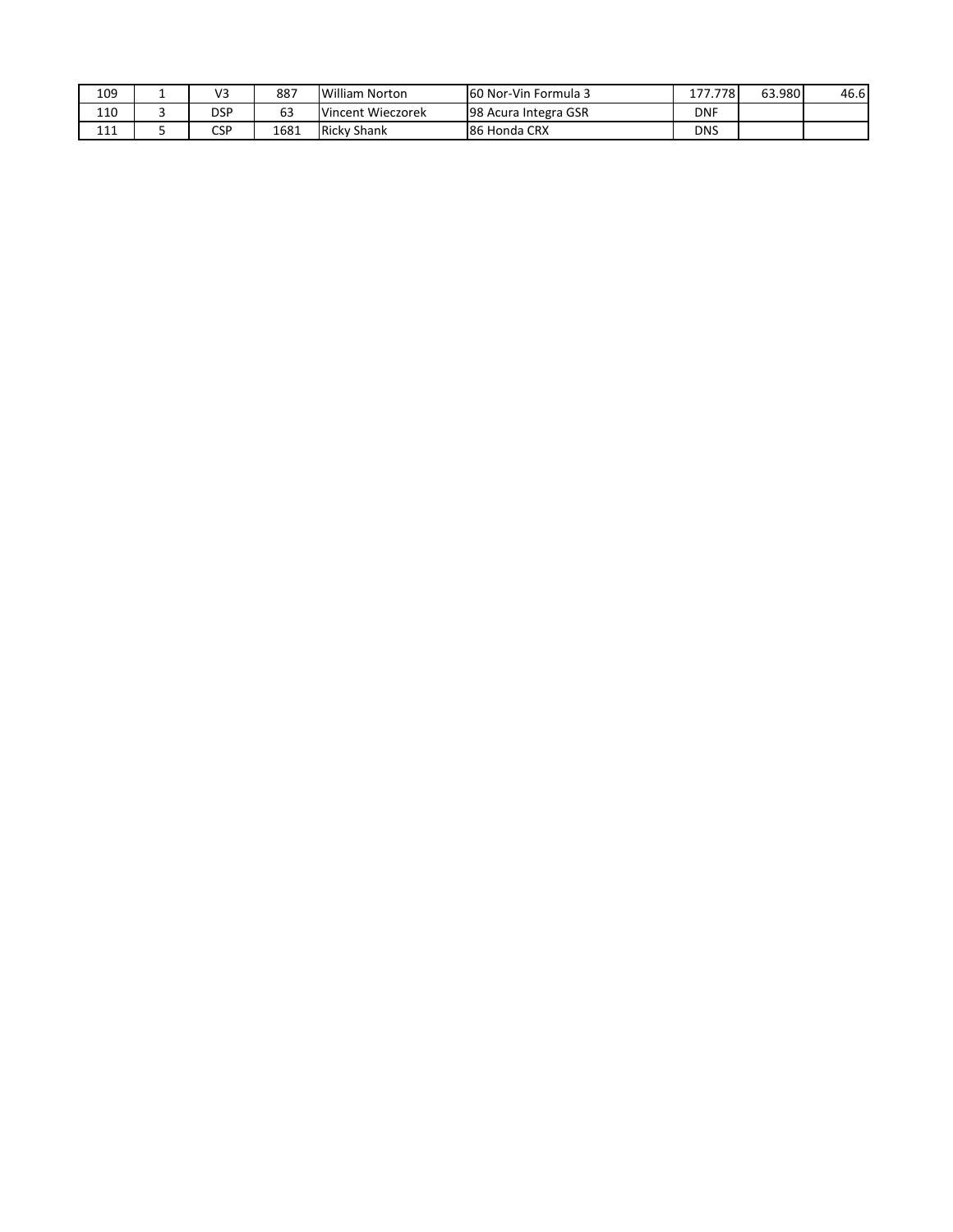|                                | <b>Blue Mountain Region</b> |                   |                |                               |                              |                    |                  |              |  |  |  |  |  |
|--------------------------------|-----------------------------|-------------------|----------------|-------------------------------|------------------------------|--------------------|------------------|--------------|--|--|--|--|--|
| <b>Sunday Raw Time Results</b> |                             |                   |                |                               |                              |                    |                  |              |  |  |  |  |  |
|                                | #6 - 2013 Duryea Hillclimb  |                   |                |                               |                              |                    |                  |              |  |  |  |  |  |
|                                |                             |                   |                | <b>Timed Entries: 61</b>      |                              |                    |                  |              |  |  |  |  |  |
|                                |                             |                   |                |                               |                              |                    |                  |              |  |  |  |  |  |
| Raw                            |                             |                   |                |                               |                              |                    |                  | Average      |  |  |  |  |  |
| Pos.                           | Pos.                        | <b>Class</b>      | #              | Driver                        | <b>Car Model</b>             | <b>Raw Time</b>    | From 1st         | <b>Speed</b> |  |  |  |  |  |
| 1                              | $\mathbf{1}$                | RALLY             | 931            | Keith Kennedy                 | 93 Subaru Impreza            | 139.854            | $\mathbf 0$      | 59.2         |  |  |  |  |  |
| $\overline{2}$                 | $\mathbf{1}$                | <b>ITS</b>        | 115            | Jason Ackerman                | 96 VW Golf Gti               | 141.306            | 1.452            | 58.6         |  |  |  |  |  |
| 3                              | $\mathbf{1}$                | <b>ESP</b>        | 19             | Michael Robinson              | 99 Camaro                    | 143.223            | 3.369            | 57.8         |  |  |  |  |  |
| 4                              | $\overline{2}$              | RALLY             | 31             | Don Kennedy                   | 93 Subaru Impreza            | 144.172            | 4.318            | 57.4         |  |  |  |  |  |
| 5                              | $\overline{2}$              | <b>ESP</b>        | 1101           | Raymond Kochin                | 01 Camaro                    | 144.330            | 4.476            | 57.4         |  |  |  |  |  |
| 6                              | $\overline{\mathbf{3}}$     | <b>ESP</b>        | 8              | Mike Gialloreto               | 04 Subaru WRX                | 144.635            | 4.781            | 57.2         |  |  |  |  |  |
| $\overline{7}$                 | $\mathbf{1}$                | <b>BSP</b>        | 193            | Kendrick Giambattista         | 95 BMW M3                    | 147.619            | 7.765            | 56.1         |  |  |  |  |  |
| 8                              | $\mathbf{1}$                | <b>FS</b>         | 68             | <b>Timm Murphy</b>            | 99 Formula Mazda             | 148.384            | 8.530            | 55.8         |  |  |  |  |  |
| 9                              | $\mathbf{1}$                | S <sub>2</sub>    | 416            | James Weinheimer              | 85 VW Golf                   | 148.473            | 8.619            | 55.8         |  |  |  |  |  |
| $10\,$                         | $\mathbf{1}$                | EP                | 135            | Rob Daley                     | 96 Dodge Neon                | 149.636            | 9.782            | 55.3         |  |  |  |  |  |
| 11                             | $\mathbf{1}$                | <b>CSP</b>        | 168            | Hunter Huffman                | 90 Honda Civic Si            | 149.809            | 9.955            | 55.3         |  |  |  |  |  |
| 12                             | 4                           | <b>ESP</b>        | 104            | <b>Matt Williams</b>          | 98 Mecedes C43               | 149.898            | 10.044           | 55.2         |  |  |  |  |  |
| 13                             | $\overline{2}$              | <b>ITS</b>        | 511            | George Ackerman               | 96 VW Golf Gti               | 149.931            | 10.077           | 55.2         |  |  |  |  |  |
| 14                             | $\mathbf{1}$                | HP                | 93             | Ricky Shank                   | 86 Honda CRX                 | 151.294            | 11.440           | 54.7         |  |  |  |  |  |
| 15                             | $\mathbf{1}$                | SMF               | 70             | Joe Keech                     | 02 Mini Cooper S             | 154.426            | 14.572           | 53.6         |  |  |  |  |  |
| 16                             | $\mathbf{1}$                | H1                | $\overline{2}$ | Adolf Battifarano             | 68 Lotus 7                   | 154.911            | 15.057           | 53.5         |  |  |  |  |  |
| 17                             | $\mathbf{1}$                | SM                | $\pmb{0}$      | Sam Ignacio                   | 04 Subaru Sti                | 155.012            | 15.158           | 53.4         |  |  |  |  |  |
| 18                             | 5                           | <b>ESP</b>        | 4              | Dennis Williams               | 98 Mecedes C43               | 156.304            | 16.450           | 53.0         |  |  |  |  |  |
| 19                             | $\mathbf 1$                 | STU               | 36             | Andrew Mull                   | 08 Subaru Sti                | 157.421            | 17.567           | 52.6         |  |  |  |  |  |
| 20                             | $\overline{2}$              | <b>SMF</b>        | 57             | John Volovar                  | 05 Mazda 3                   | 159.132            | 19.278           | 52.0         |  |  |  |  |  |
| 21                             | $\mathbf{1}$                | AS                | 53             | Mark Aubele                   | 84 Mustang                   | 159.585            | 19.731           | 51.9         |  |  |  |  |  |
| 22                             | $\overline{2}$              | <b>BSP</b>        | 280            | Michael Daley                 | 78 Datsun 280Z               | 160.838            | 20.984           | 51.5         |  |  |  |  |  |
| 23                             | $\mathbf{1}$                | T <sub>4</sub>    | 47             | Randall Hartinger             | 03 Mini Cooper S             | 160.898            | 21.044           | 51.5         |  |  |  |  |  |
| 24                             | 3                           | <b>SMF</b>        | 731            | Ray Hollister                 | 07 Chevy Cobalt              | 161.119            | 21.265           | 51.4         |  |  |  |  |  |
| 25                             | 1                           | <b>DSP</b>        | 89             | David Hoppe                   | 92 BMW 325i                  | 161.155            | 21.301           | 51.4         |  |  |  |  |  |
| 26                             | $\mathbf 2$                 | <b>FS</b>         | 666            | Dan Ennis                     | 99 Formula Mazda             | 161.349            | 21.495           | 51.3         |  |  |  |  |  |
| 27                             | 3                           | <b>ITS</b>        | 3              | Dale Witman                   | 85 Mazda RX-7                | 161.656            | 21.802           | 51.2         |  |  |  |  |  |
| 28                             | $\mathbf 1$                 | <b>ITB</b>        | 30             | Barry Koch                    | 86 Dodge Charger             | 161.767            | 21.913           | 51.2         |  |  |  |  |  |
| 29                             | 1                           | SSP               | 22             | Pat Shannon                   | 98 Corvette                  | 162.490            | 22.636           | 51.0         |  |  |  |  |  |
| 30                             | $\overline{2}$<br>$\pmb{4}$ | EP                | 62             | Dave Miller                   | 62 Triumph TR4               | 162.933            | 23.079           | 50.8<br>50.5 |  |  |  |  |  |
| 31<br>32                       | $\overline{4}$              | <b>ITS</b><br>SMF | 103<br>913     | George Witman<br>Jason Morris | 85 Mazda RX-7<br>86 Saab 900 | 164.090<br>164.366 | 24.236<br>24.512 | 50.4         |  |  |  |  |  |
| 33                             | $\overline{2}$              | <b>CSP</b>        | 881            | William Oswald                | 90 Mazda Miata               | 164.681            | 24.827           | 50.3         |  |  |  |  |  |
| 34                             | 5                           | <b>SMF</b>        | 313            | Gary Reider                   | 93 SAAB 900S                 | 164.750            | 24.896           | 50.3         |  |  |  |  |  |
| 35                             | $\mathbf{1}$                | GTL               | 196            | William Sekella               | 77 Honda Civic               | 165.107            | 25.253           | 50.1         |  |  |  |  |  |
| 36                             | $\mathbf{1}$                | H4                | 23             | Peter McCarthy                | 62 AH Sprite                 | 165.639            | 25.785           | 50.0         |  |  |  |  |  |
| 37                             | $\mathbf{1}$                | <b>FV</b>         | 95             | John Pitman                   | 99 Caracal CF                | 166.272            | 26.418           | 49.8         |  |  |  |  |  |
| 38                             | $\mathbf 1$                 | GT <sub>3</sub>   | 57             | <b>Grace Huntzinger</b>       | 86 VW Scirocco 16V           | 166.572            | 26.718           | 49.7         |  |  |  |  |  |
| 39                             | $\boldsymbol{6}$            | <b>SMF</b>        | 9              | <b>Greg Shuker</b>            | 83 VW Scirroco               | 167.155            | 27.301           | 49.5         |  |  |  |  |  |
| 40                             | $\overline{\mathbf{3}}$     | <b>CSP</b>        | 888            | Michael Phillips              | 90 Mazda Miata               | 167.174            | 27.320           | 49.5         |  |  |  |  |  |
| 41                             | $\overline{2}$              | <b>DSP</b>        | 91             | Chris Belieu                  | 91 BMW 325is                 | 168.133            | 28.279           | 49.2         |  |  |  |  |  |
| 42                             | $\mathbf{1}$                | <b>FSP</b>        | 75             | Don DeHart                    | 99 Dodge Neon                | 169.730            | 29.876           | 48.8         |  |  |  |  |  |
| 43                             | $\mathbf{1}$                | SSM               | 91             | Adrienne Vrabel               | 86 Corvette                  | 170.081            | 30.227           | 48.7         |  |  |  |  |  |
| 44                             | 6                           | ESP               | <b>B4</b>      | Gibby Bozicevich              | 99 Chevy Z28                 | 170.391            | 30.537           | 48.6         |  |  |  |  |  |
| 45                             | $\overline{2}$              | <b>FV</b>         | 172            | Joseph Katarsky               | 84 Citation                  | 170.979            | 31.125           | 48.4         |  |  |  |  |  |
| 46                             | $\mathbf 2$                 | SSM               | 96             | Craig Gaul                    | 86 Porsche Carrera           | 171.198            | 31.344           | 48.4         |  |  |  |  |  |
| 47                             | $\overline{\mathbf{3}}$     | <b>DSP</b>        | 5              | Richard Sweigart Jr           | 79 Porsche 924               | 171.816            | 31.962           | 48.2         |  |  |  |  |  |